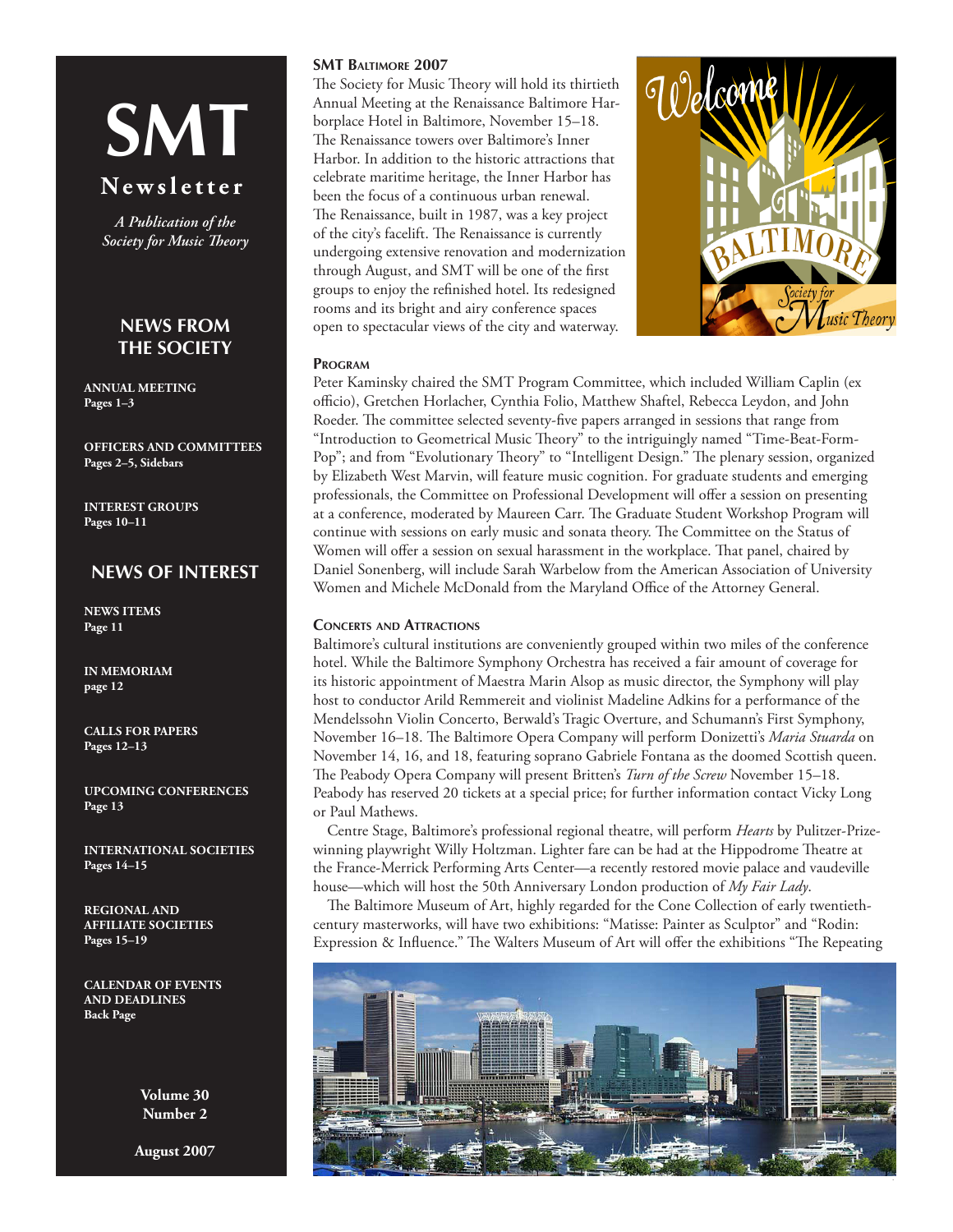## **Society for Music Theory 2007 Executive Board**

William Caplin *President*, 2007 Schulich School of Music McGill University 555 Sherbrooke Street West Montréal, PQ H3A 1E3 Canada [caplin@music.mcgill.ca](mailto:caplin@music.mcgill.ca )

Justin London *President-Elect*, 2007 Department of Music Carleton College Northfield, MN 55057 [jlondon@carleton.edu](mailto:jlondon@carleton.edu)

Robert Hatten *Vice President*, 2007 Jacobs School of Music Indiana University Bloomington, IN 47405-7006 [rohatten@indiana.edu](mailto:rohatten@indiana.edu)

Nancy Rogers *Secretary,* 2008 College of Music Florida State University Tallahassee, FL 32306-1180 [nancy.rogers@fsu.edu](mailto:nancy.rogers@fsu.edu)

David Smyth *Treasurer*, 2010 School of Music Louisiana State University Baton Rouge, LA 70803-2504 [dsmyth@lsu.edu](mailto:dsmyth@lsu.edu)

Victoria Long *Executive Director* (ex officio) [vlong@uchicago.edu](mailto:vlong@uchicago.edu)

Frank Samarotto, 2007 Indiana University Janna Saslaw, 2007 Loyola University New Orleans Michael Buchler, 2008 Florida State University Catherine Nolan, 2008 University of Western Ontario Poundie Burstein, 2009 Hunter College and The Graduate Center, CUNY Yayoi Uno Everett, 2009 Emory University

Image in Renaissance and Baroque Art" and "*Déjà Vu*? Revealing Repetition in French Masterpieces." Baltimore is also home to the American Visionary Arts Museum.

Other nearby destinations include the National Aquarium and Fort McHenry, the defense of which moved Francis Scott Key to pen the national anthem. The truly adventurous can journey south 38 miles to Washington D.C., easily accessible via the MARC commuter train. The conference hotel is in the center of tourist attractions and there are many nearby restaurants, including the first ESPN Zone restaurant, a Hard Rock Café, Ruth's Chris Steak House, and a number of other chains. For a more authentic experience, crabs—*the* Baltimore cuisine—are available at local favorites Phillips Seafood and the Rusty Scupper. Numerous other restaurants and counter service can be found at Harborplace: two pavilions of shopping and restaurants opposite the hotel. Finally, the conference hotel and meeting areas sit atop the Gallery: four floors of shopping. Between conference sessions, members can actually look over the balcony at the mall, several floors below and easily accessible by elevator.

# **Conference Guide Program**

If you are new to SMT conferences, you might wish to avail yourself of the conference guide program, which pairs less-experienced attendees with more experienced members of the Society to meet informally to discuss the program, have lunch, attend a session, or the like. To request a conference guide or to offer to serve as a guide, see the conference home page at www.societymusictheory.org.

## **Weather**

November is cool in Mid-Atlantic states. In Baltimore, average temperatures in November range from 42° to 59° Fahrenheit (6° to 15° Celsius). The November rainfall average is 3.45 inches. While November snow is not unheard of, wintry precipitation tends toward freezing rain.

## **Conference Registration**

A registration form can be found with this newsletter. For SMT members the conference fee is \$95 if received on or before 19 October and \$140 after 19 October. For students and retirees the fee is \$50 if received on or before 19 October and \$70 after 19 October. Online registration and additional information can be found on the Society's Web page at [http://](http://www.societymusictheory.org/conferences/2007) [www.societymusictheory.org/conferences/2007.](http://www.societymusictheory.org/conferences/2007)

# **Hotel Information**

A block of rooms has been reserved at the Renaissance Baltimore Harborplace Hotel. The rates are \$195 for a single or double room, \$215 for a triple or quad room. Reservations are best made via the [Society's Web page](Society�s Web page ) or by calling 1.800.HOTELS1 (1.800.468.3571) and asking for the Society for Music Theory block at the Renaissance Harborplace Hotel. Further information about the hotel, including a virtual tour of the rooms and meeting spaces, can be found at the hotel's Web site: [http://www.marriott.com/hotels/travel/bwish-renaissance](http://www.marriott.com/hotels/travel/bwish-renaissance-baltimore-harborplace-hotel)[baltimore-harborplace-hotel](http://www.marriott.com/hotels/travel/bwish-renaissance-baltimore-harborplace-hotel). SMT members are *strongly encouraged* to stay at the conference hotel. The Renaissance is one of the nicest hotels in the city and they have given the Society a terrific deal against the promise of a booking quota. If we do not make the quota, the Society will incur penalties and jeopardize future dealings for other conferences.

## **Transportation**

Baltimore is easily accessible by car; the waterfront area is a short distance from Interstate 95, which runs through the city (and under the harbor). Rail travelers along the East Coast corridor will arrive at Baltimore's Penn Station, 1.5 miles north of the conference hotel. Baltimore-Washington International Thurgood Marshall Airport (BWI) is the closest airport. Taxi fare from BWI to the Inner Harbor is typically \$25. Budget-conscious members with a sense of adventure can take the MARC commuter train from the airport to Baltimore Penn Station and incur a shorter cab ride.

Baltimore is easily navigable by car and the traffic is manageable. Taxis can be found waiting at the train station and hotel. Elsewhere members should plan to telephone for a cab and await its arrival; cabs do not roam the city waiting to be hailed. On warm days it is an easy mile's walk into the cultural district. Walking around the well-lighted tourist attractions is safe at night; in other locations members are advised to use common-sense precautions.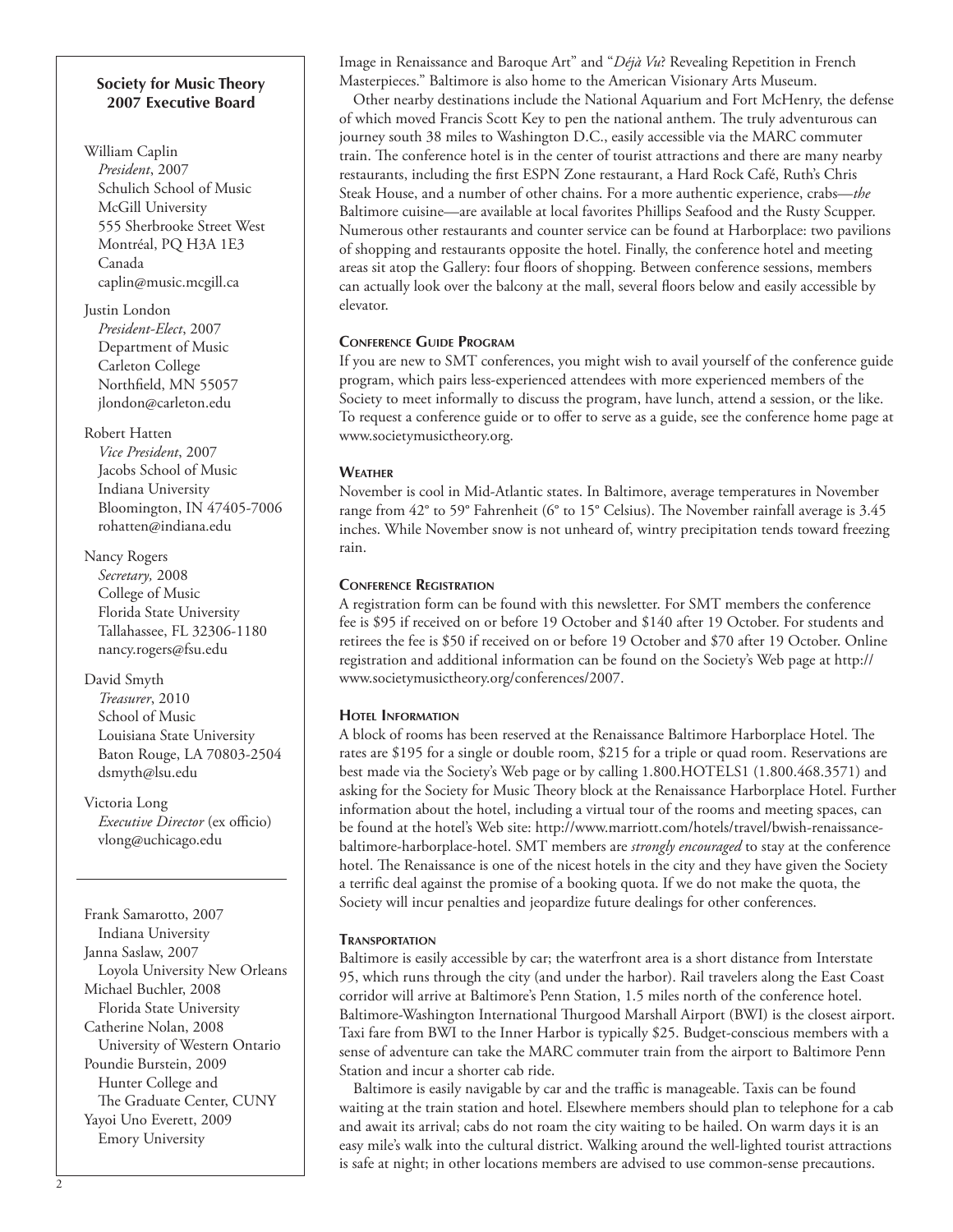Members should especially note that on Sunday, 18 November, the Baltimore Ravens (the NFL football team) will play the Cleveland Browns at M&T Bank Stadium. The stadium is also downtown, a short walk from the conference hotel (in fact, some teams stay at the conference hotel). Members staying for the last sessions should miss most of the event traffic; dutiful fans will be in the stadium well in advance of the 1:00 p.m. kickoff. However, all are advised to allow for extra travel time.

#### **Local Arrangements**

Local Arrangements is chaired by Paul Mathews, who welcomes your questions: [mathews@](mailto:mathews@jhu.edu) [jhu.edu](mailto:mathews@jhu.edu).

—Paul Mathews

#### **FROM THE PRESIDENT**



Last year at this time, as we approached our joint meeting with the AMS, I discussed the largely productive relationship that we have enjoyed with our sister society and my sense of a renewed rapport between the disciplines of music theory and music history. This year, in my final report as President and in anticipation of our solo meeting in Baltimore, I would like to address three general areas that pertain more specifically to our own Society, areas that afford major opportunities and challenges in the years ahead.

First, it is impossible to hold any position of leadership within SMT without being impressed by the enormous diversity of activities engaged in by our members. Long gone are the days when SMT was the Society for Schenker and Set Theory (if it ever really was). The field of music theory has now embraced such a wide variety of musical repertories and analytical methodologies that few of us can claim to possess an inclusive view of the discipline, as was perhaps possible in the early years of the SMT. (Indeed, how many of our doctoral "comprehensive" exams any longer live up to their name?) In thinking about this matter, and in preparation for writing this column, I came across Thomas Christensen's final President's Report in the August 2001 Newsletter, where he applauded this diversity but also cautioned against the potential for disciplinary fragmentation ensuing from it. I encourage you to read again his eloquent statement, which can easily be accessed from the SMT Web site. Six years later, the variety of our interests has, if anything, only increased. Peter Kaminsky (our 2007 Program Committee chair) and his group have chosen a remarkably diverse program for this year's Annual Meeting, one that stretches from the medieval Machaut to heavy-metal Meshuggah, with an appeal along the way to all manner of interdisciplinary methodologies (Deleuzian philosophy, evolutionary theory, Fourier space, to name but a few). Our plenary session, organized by Elizabeth West Marvin, will further this interdisciplinary bent by bringing together theorists and psychologists to consider the current state of music perception and cognition. As our Baltimore program amply attests, members of our Society are responding with enthusiasm to the many intellectual currents facing scholars today.

One institutional dilemma posed by this diversity of interests is the insuring of adequate adjudication by the many committees charged with selecting articles for publication, papers for presentation, and projects for awards and subventions. Having served for the past two years as ex officio member of the Program Committee, I often felt uneasy judging submissions that were so far removed from my own areas of familiarity, not to speak of expertise. And it concerned me that we so frequently had to rely on a single committee member to verify the substance of a given proposal. There are no easy answers to this situation: we cannot simply augment these committees in order to cover all research specializations. In the end, I suspect, our committees will increasingly resort to the timehonored criteria of rigorous argumentation and clarity of prose. Other academic societies undoubtedly face similar, if not more extreme, disciplinary diversity, and we can surely learn much from their experiences. Indeed, one of the great benefits of SMT being a member of the American Council of Learned Societies is that we are now well positioned to share information with other organizations and to keep abreast of new developments on a wide range of matters. I encourage future leaders of SMT to take full advantage of our ACLS connections as we confront the challenges of diversity and the host of yet unknown issues that will face our Society in the future.

## **Society for Music Theory 2007 Committees**

# **Publications Committee**

Thomas Christensen, chair Mark Butler Henry Klumpenhouwer Tim Koozin Joseph Kraus Adam Krims Rebecca Leydon Jeff Perry Peter Smith

## **2007 Program Committee**

Peter Kaminsky, chair Gretchen Horlacher (2008 Chair) Cynthia Folio Rebecca Leydon John Roeder Matthew Shaftel William Caplin, ex officio

#### **2007 Nominating Committee**

David Bernstein, chair Daphne Leong Elizabeth West Marvin Ramon Satyendra John Snyder

## **Publication Awards Committee**

Lynne Rogers, chair David Gagné Julian Hook Judy Lochhead Andrew Mead Lee Rothfarb

## **Committee on the Status of Women**

Brenda Ravenscroft, chair Deborah Burton Áine Heneghan Harald Krebs Heather Laurel Sarah Reichardt Daniel Sonenberg Kristin Wendland

## **Publication Subventions Committee**

Robert Hatten, chair Mark Butler Thomas Christensen Yayoi Uno Everett Rebecca Leydon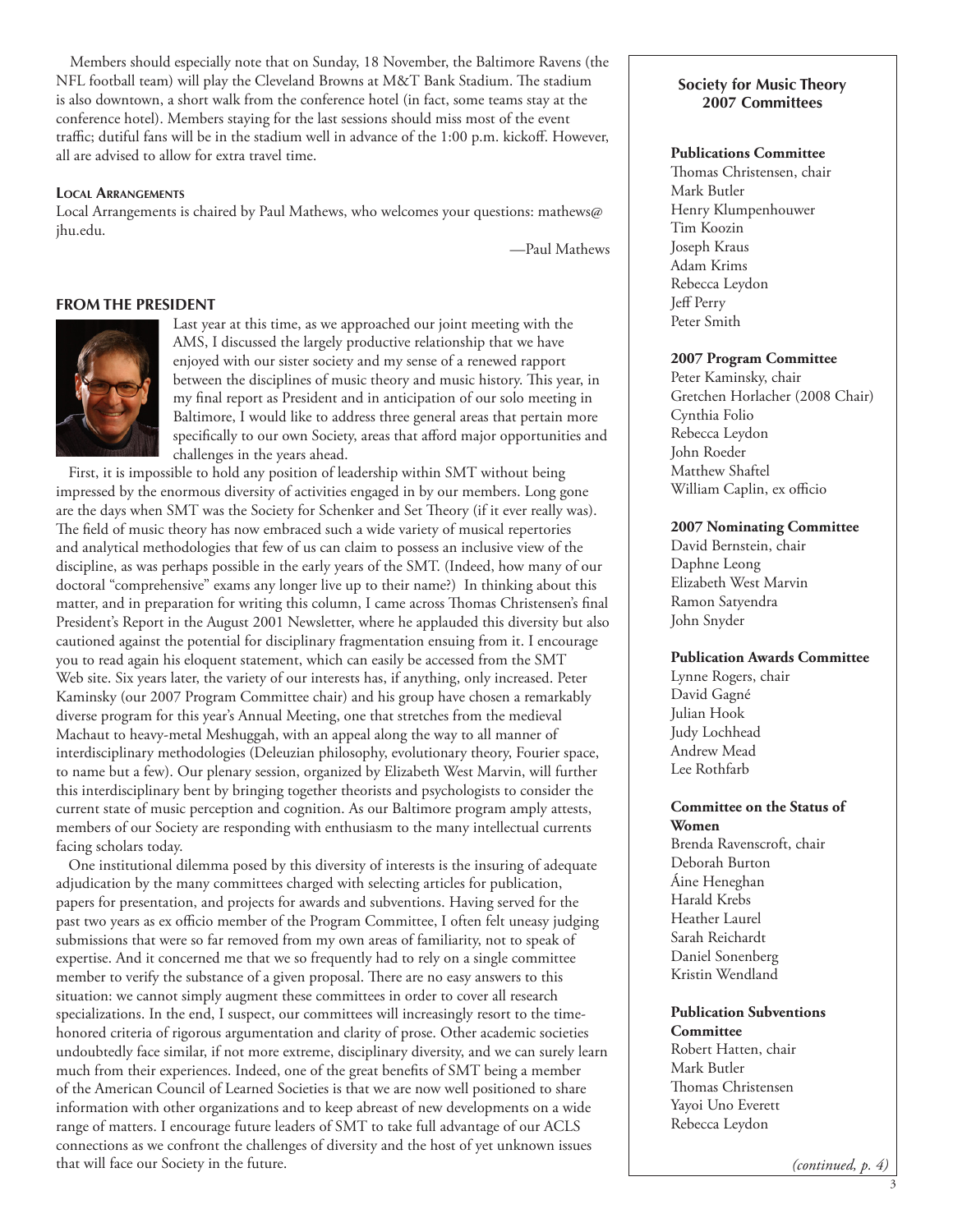## **Society for Music Theory 2007 Committees, continued**

#### **Committee on Diversity**

Frederick Bashour, chair Jane Clendinning Clare Eng Philip Ewell Jeannie Guerrero Horace Maxile

#### **Professional Development Committee**

Maureen Carr, chair Robert Cook Evan Jones Gary Karpinski Severine Neff Ève Poudrier Jennifer Sadoff Kevin Swinden Keith Waters

#### **Networking Committee**

Lawrence Zbikowski, chair Bret Aarden Per Broman Thomas Christensen, ex officio Gavin Chuck Tim Koozin (MTO) John Lato William Renwick Leigh VanHandel (Web) Brent Yorgason (MTO)

## **Editors**

Henry Klumpenhouwer, Editor *Music Theory Spectrum* Adam Krims, Reviews Editor *Music Theory Spectrum* Tim Koozin, Editor *Music Theory Online* Jeff Perry, Reviews Editor *Music Theory Online* Joseph Kraus, Editor *SMT Newsletter*

#### *Music Theory Spectrum* **Editorial Board**

David Brackett Susannah Clarke Robert Gjerdingen Gretchen Horlacher Marianne Kielian-Gilbert Elizabeth West Marvin Jocelyn Neal William Rothstein Ramon Satyendra Peter Smith Michael Spitzer Lawrence Zbikowski

A second area that will obviously demand increased attention in coming years is the evolving role of new technologies in research and teaching as well in the functioning of our Society. Not long ago, SMT stood at the technological forefront with our early use of e-mail discussion lists and our outstanding online journal. But we can hardly afford to become complacent. We are all too aware of the various disruptions to our networking services that have occurred in recent years, and though our Web site has been superbly managed by Leigh VanHandel, it will soon need another makeover. Clearly, greater financial resources will have to be devoted to networking operations. One idea being considered is to abandon printing a hard-copy version of our Newsletter and to deliver it instead directly to the computer desktops of our members. This change would save us considerable monies that could be redirected toward ensuring a stable and reliable delivery of electronic communications. I welcome the input of our members on whether they would be receptive to such an option.

As for the use of new technologies in our research and teaching, I believe that SMT can be helpful in informing our members about the resources available to scholars and educators. Those working in the more "scientific" sides of music-theoretical research—math modeling, perception and cognition, music informatics—probably have a good grasp of what can be of aid to them. But those on the "humanistic" sides likely have more to learn. To give just one example, I became aware at this year's ACLS Annual Meeting in Montréal of a new initiative to help with bibliographic data collection—the "Zotero" project (www.zotero.org), which allows researchers to use their own web browser to facilitate a rapid gathering and organizing of bibliographic information as they search major databases. Unfortunately, I quickly discovered that our main bibliographic resource, RILM, is not yet accessible to this program. Can SMT help promote and support such initiatives? Ideally yes, though it is not entirely clear just how we would do so. I thus call on the technologically oriented constituencies within SMT—especially members of the Networking Committee and the Music Informatics and Pedagogy interest groups—to help us all the more understand how new technologies can enhance our research and teaching productivity.

A third area presenting both opportunities and challenges is the growing internationalization of our discipline. With the host of new foreign theory societies appearing in the past decade, we are no longer the main player on the stage. And though these societies pay close attention to what we do at SMT, they have developed their own modes of operation and forums for scholarly exchange. Each year, more and more North Americans are participating in foreign conferences, and members of those organizations are regularly visiting us. As a result, the role of the Vice President, as official liaison to these groups, has grown in importance. (And in this respect, I want to acknowledge the outstanding work that Robert Hatten has performed in sustaining and promoting connections to the many groups—foreign and domestic—that interact with SMT.)

Though the various national societies are clearly talking to each other, are they really listening to what each has to say? And especially are we North Americans understanding the different perspectives and attitudes conveyed by our foreign colleagues? To be sure, linguistics barriers are breaking down, with English emerging—for better or worse—as the lingua franca of our discipline. Yet while it might seem that we are doing music theory in similar ways, significant cultural differences may inhibit the reciprocal communication that we all desire. Let me give one example from my own personal experience. In the course of holding workshops on classical form to a group of students and colleagues in Germany a couple of years ago, I was struck by a distinct reluctance on the part of the audience to accept my own tendencies to systematize, which is a fairly typical (though perhaps less dominant) mode of North American theorizing. Rather, my audience, though appreciative of the categories of phrase structure that I was emphasizing, was consistently more responsive to the musical details running counter to those categories than to those details supporting my analytical readings. Whereas my own students so typically want to know the "right" answer to the analytical questions I pose, these students seemed less concerned with finding any particular answer. Specific problem solving did not seem to be the issue for them as it so often is for us, and I realized that music theory was being pursued and applied in quite different ways from what I was used to. Even if one should not generalize from this particular instance, I suspect that such cultural differences will continue to arise as we engage all the more with theorists from other countries.

In all three areas I have mentioned—diversity, technology, and internationalization—SMT has a role to play in helping our members deal with the changing realities of academic life. I would hope that all the hard work put in by the Executive Board in revising our bylaws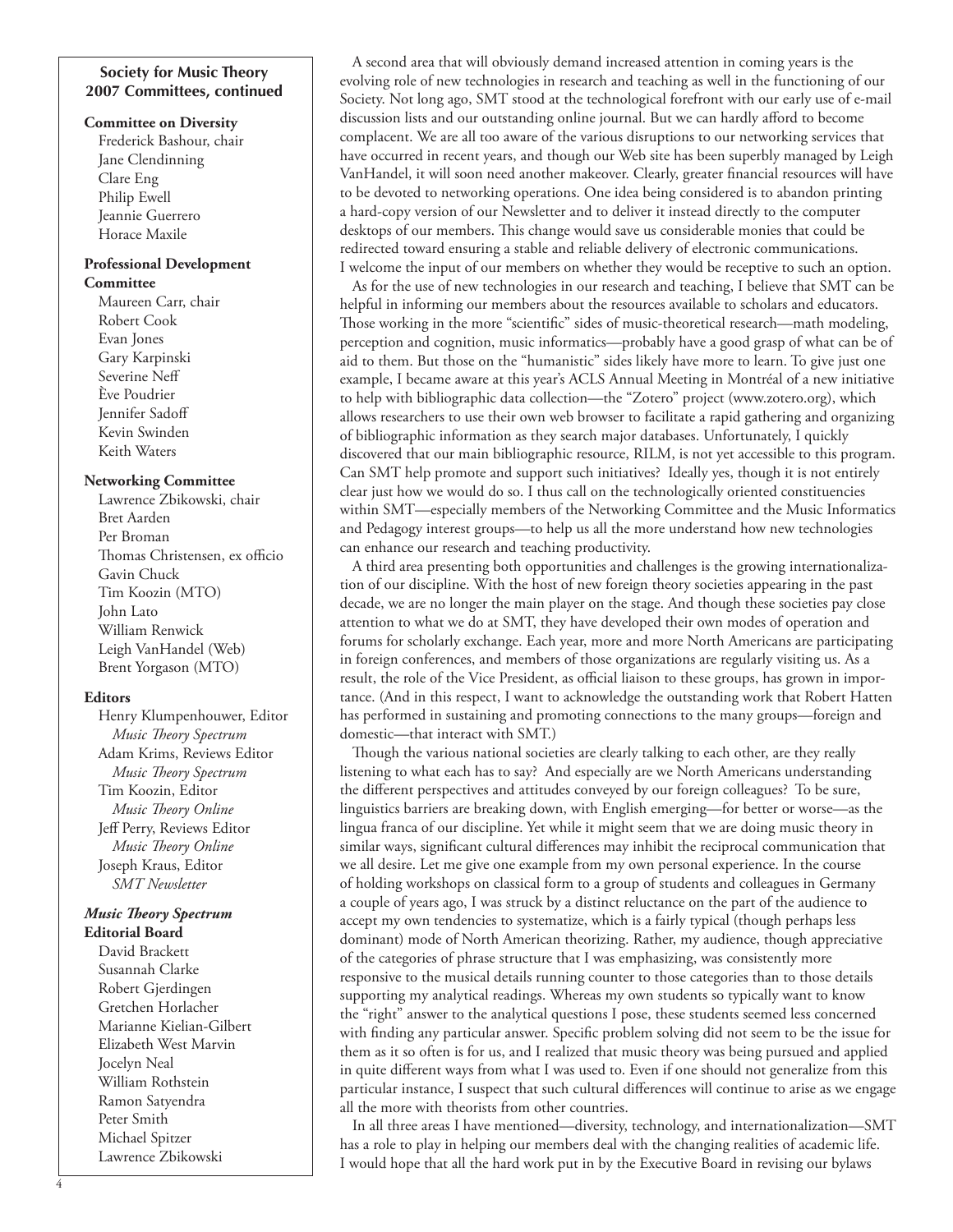and codifying our governance procedures will have as its payoff a greater flexibility as our Society confronts the various challenges and opportunities ahead. To be sure, all the talk of bylaws revisions appearing in recent Newsletters (including this one, please see Justin London's report on pp. 7–8) may seem like arcane, legalistic trivia to most members. (Though we know that one issue—that of committee dissolution—touched a strong nerve for some.) Yet these matters are important: if our Society is well governed, with clear procedures and precedents, then SMT can be more responsive to the needs of its members and more effectively serve their interests.

To conclude my last report as President, I want to acknowledge the enormous contributions to the successful functioning of SMT made these past two years by our most capable Executive Director, our actively engaged Officers and Members-at-Large of the Executive Board, the dedicated Chairs of our standing and ad-hoc committees, and the hard-working Editors of our publications. As well, they have been unflagging in their support of my own efforts to realize the limited number of goals that any President can set during a two-year term. I have thoroughly enjoyed my tenure in this position, and I thank the membership as a whole for giving me this extraordinary opportunity to serve. This past year, I have been pleased to work closely with Justin London, who, as SMT's "bylaws maven," brings considerable experience to his position as President-Elect; I wish him the very best when he takes over as President following our next Business Meeting. Finally I look forward to seeing as many of you as possible in Baltimore, where we can celebrate the diversity of our interests as well as our shared love for the music that motivates our scholarly efforts.

—William Caplin

## **ACTIONS OF THE EXECUTIVE BOARD**

Since the publication of the February 2007 Newsletter, the Executive Board has approved the following motions:

- 1. to approve the following "Guidelines for Annual Meeting Requested Expenses":
	- Conference and membership fees will normally be waived for presenters outside of our discipline (music theory, musicology) that have been accepted by the Program Committee.
	- On an annual basis, funds will be allocated to a Program Budget Subcommittee (consisting of the current and incoming chairs of the Program Committee, along with the President and, when appropriate, the Executive Director) for the purpose of meeting program expenses requested by various constituencies of the society.
	- Priority for funding would be given in the following order to (1) the plenary session, (2) committee sessions (i.e., CSW, Diversity, and Professional Development, as standing committees of SMT with important missions), (3) regular and special sessions (from interest groups or others), and (4) regular meetings of interest groups.
	- Funds would normally be used for travel and hotel accommodations, but may include special equipment needs. We would not provide funds for honoraria.
- 2. to allocate \$1200 to the 2007 Program Budget Subcommittee.

3. that the sentence in Art. VIII of the 2006 Bylaws revisions proposal that currently reads "The Executive Board may, at its discretion, dissolve any committees not enumerated in the Bylaws" be replaced by the following sentences: "The Executive Board may, at its discretion, move to dissolve any Committees not enumerated in the Bylaws. The dissolution of such Committees designated as Standing Committees of the Society shall further require a twothirds vote of the voting members present at a Business Meeting of the Members of the Society. The secretary shall inform the membership of any such votes at least 30 days in advance."

4. that the Editorial Board of *Music Theory Spectrum* shall comprise approximately twelve members, including the Editor. Three or four members shall be appointed to the Editorial Board of *Music Theory Spectrum* each year, for a term of three years.

5. that the Nominating Committee shall nominate at least two candidates for each open seat on the Executive Board.

6. that the Publications Subvention Committee be renamed the Subventions Committee. 7. that the Executive Board approve the June 2007 version of the SMT Governance Guidelines.

## **Society for Music Theory 2007 Committees, continued**

## *Music Theory Online*

**Editorial Board** Michael Buchler Norman Carey David Cohen Nora Engebretsen Joel Galand Kevin Korsyn Rebecca Leydon Scott Murphy Richard Parncutt

## **Bylaws Committee (Ad hoc)**

Justin London, chair Richard Cohn Janna Saslaw James Webster Victoria Long, ex officio

## **Local Arrangements**

Baltimore (2007) Paul Mathews, chair [mathews@jhu.edu](mailto:mathews@jhu.edu) Nashville (2008) Melanie Lowe, chair [Melanie.Lowe@Vanderbilt.edu](mailto:Melanie.Lowe@Vanderbilt.edu )

#### **Graduate Student Workshop**

**Program (Ad hoc)** Joseph Straus, chair Wayne Alpern (Admin. Director) Gretchen Horlacher Peter Kaminsky

## **Legal Advisor**

Wayne Alpern waynealp@aol.com

## **Future SMT Meetings**

- 2007 November 15–18 Baltimore, Maryland (solo meeting)
- 2008 November 6–9 Nashville, Tennessee (joint meeting with AMS)
- 2009 November 11–15 Montréal, Québec (solo meeting)
- 2010 November 4–7 Indianapolis, Indiana (joint meeting with AMS)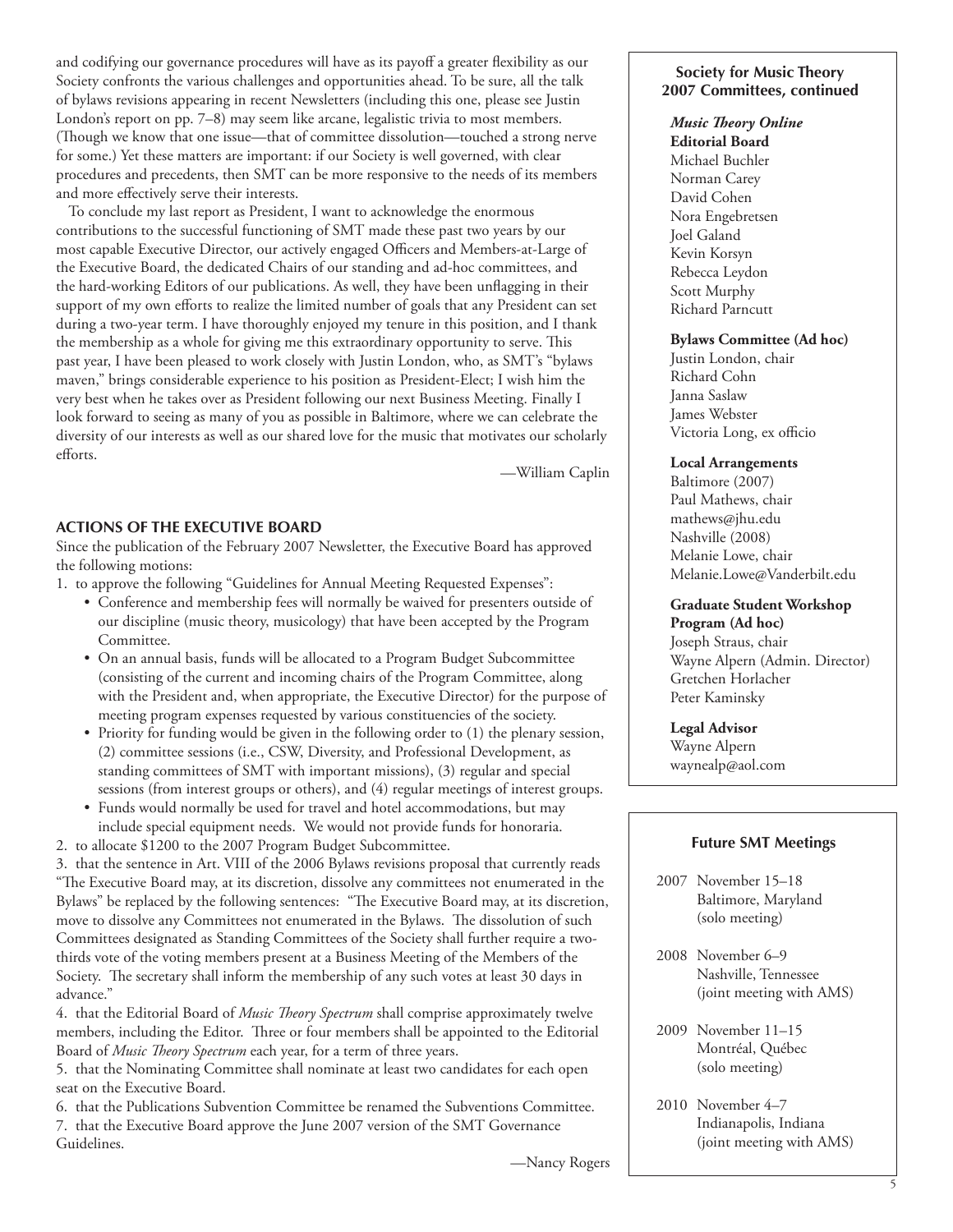#### **FROM THE VICE PRESIDENT**



This fall I plan to attend the joint meeting of the European music theory societies in Freiburg (October 10−14), both to represent the Society for Music Theory as its liaison and to contribute to a session. I welcome other SMT members who will be in attendance to touch base with me and share your experiences and connections with our colleagues in Europe. I will note these

and other exchanges in a brief account of the conference, to be submitted as a news item for the February 2008 Newsletter.

Surprisingly, there were no submissions in March for either the publication subvention or the SMT-25 workshop subvention programs. Since the unused allocation for each publication subvention competition carries over (totaling \$3000 for the next one), I strongly encourage those needing help with expenses relating to their articles or books to apply by the September 15 deadline (see the SMT Web page for guidelines).

September 15 is also the deadline for the final round of submissions for SMT-25 funding. We can provide up to \$5000 each for two innovative workshop, symposium, or conference applications that meet the guidelines on the SMT Web page, and I look forward to reading applications from those who have expressed interest in this opportunity. Funds may be spent through December 2008; thus, planning a summer 2008 workshop would be ideal.

My term as Vice President ends with the SMT Annual Meeting in Baltimore this November. It has been an honor to serve the Society and a pleasure to have become better acquainted with the many interest groups and other theory societies for which I have served as liaison. I have enjoyed working with President Caplin and all the other officers and Executive Board members over the past two years. Enormous care and energy has been expended to help improve and refine the workings of the Society, including the streamlining of our bylaws and the introduction of an evolving set of governance guidelines. Along with the exciting ventures of our ten interest groups, our session-offering standing committees, and our graduate student workshops, we are privileged to share in the success of a Society that is operating at its highest level to date. I extend my thanks to all who have contributed so richly to this community of scholars and teachers.

—Robert Hatten

#### **SMT Online Addresses**

- SMT home page: <http://www.societymusictheory.org>
- MTO home page: [http://www.societymusictheory.org/](http://www.societymusictheory.org/mto) [mto](http://www.societymusictheory.org/mto)
- List managers: [smt-announce-owner@societymusictheory.org](mailto:smt-talk-owner@societymusictheory.org) [smt-talk-owner@societymusictheory.org](mailto:smt-talk-owner@societymusictheory.org) [mto-list-owner@societymusictheory.org](mailto:mto-list-owner@societymusictheory.org) [mto-talk-owner@societymusictheory.org](mailto:mto-talk-owner@societymusictheory.org)
- System Administrator: [admin@societymusictheory.org](mailto:admin@societymusictheory.org)
- Web Manager: [lvh@msu.edu](mailto:lvh@msu.edu)
- Online Directory: SMT is currently working to develop an online directory.
- RILM (replacement for the SMT bibliographic database): <http://www.rilm.org>

To subscribe to any SMT list services, go to the SMT home page or send an e-mail message to the list managers.

## **COMMITTEE ON DIVERSITY**

For the next several Annual Meetings, the SMT Committee on Diversity will be returning to the second of our two charges—to initiate presentations addressing minority issues within our field. For the Baltimore Annual Meeting in November 2007, we will be presenting a special session entitled *Ethnic Diversity in Music Theory: Voices from the Field,* chaired by Diversity Committee member Jeannie Ma. Guerrero, and featuring four experienced scholars who identify as members of visible minorities— YouYoung Kang, Sumanth Gopinath, Jairo Moreno, and Horace Maxile.

Our panel will address both the economic realities that are affecting the recruiting of promising minority scholars to our field and the apparently increasing marginalization of most nontraditional subject matter—as well as the very constitution of the academy today, as it pertains to the SMT and the teaching of music theory. The panelists' presentations will include biographical discussions of navigating through academia as minorities, experiences with university-administrative policies on ethnic diversity, and proposals for improving diversity within our field.

We have also activated our Diversity Committee Affiliates electronic listserv for students and faculty interested in issues of diversity. This could include members who identify themselves as part of a visible minority, or others who would like to help increase the Society's presence in this area. Simply visit the Diversity Committee's home Web page for logon instructions.

Of course, the Diversity Committee's most visible function over the years has been to administer two travel grant programs designed to help defray the cost of attending the SMT Annual Meeting: minority travel grants and, beginning in 2002, travel grants for scholars residing outside North America. Theorists belonging to an ethnic minority (defined here on the basis of the majority of current SMT members) are invited to apply for one of our Minority Travel Grants; up to five (5) will be awarded. Furthermore, theorists who reside outside the United States and Canada are invited to apply for an International Travel Grant; this year we will award up to two (2) grants.

The Committee on Diversity requests that all applicants submit their materials by e-mail; attachments should be in a standard file format (such as Microsoft Word.doc). Complete application materials must be received by September 10, 2007. Specific guidelines for these grants may be found on the Committee on Diversity's "Travel Grants" page on the SMT website, [www.](http://www.societymusictheory.org/index.php?pid=18) [societymusictheory.org/index.php?pid=18,](http://www.societymusictheory.org/index.php?pid=18) or by contacting the chair, Fred Bashour, at [dufaydigital@wildblue.net](mailto:dufaydigital@wildblue.net) or 413.548.9881.

—Frederick J. Bashour

## **COMMITTEE ON PROFESSIONAL DEVELOPMENT**

At the upcoming meeting in Baltimore the Committee on Professional Development will offer a special session entitled "Presenting at a Conference." A panel of distinguished music theorists will speak on various aspects of the professional music theory conference paper, from writing a successful proposal to delivering your finished paper in a clear and interesting manner. The panelists include Taylor Greer, Joseph Strauss, Ellie Hisama, Julian Hook, and Janet Schmalfeldt, moderated by the CPD chair, Maureen Carr. For the full details of the session, consult [http://](http://www.societymusictheory.org/index.php?pid=198) [www.societymusictheory.org/index.php?pid=198](http://www.societymusictheory.org/index.php?pid=198).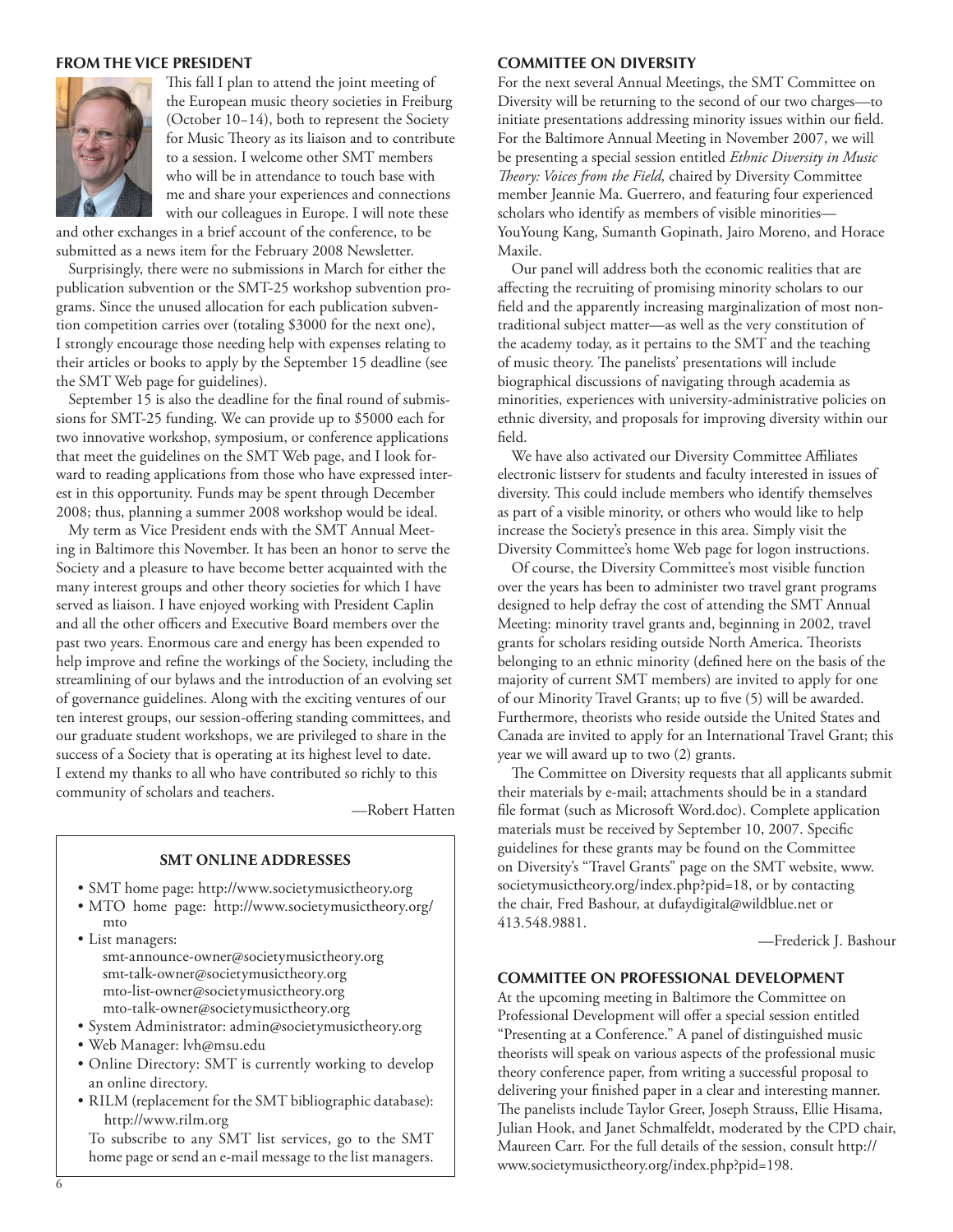The CPD is also involved in other services related to the conference. The Conference Guides program pairs new conference-goers with more experienced members. If you are inexperienced with the conference scene, or if you are a conference veteran willing to share some of your experience with a new member, please contact Evan Jones at [eajones@fsu.edu](mailto:eajones@fsu.edu) to sign up for the Conference Guides program. The Graduate Student Breakfast is a great way to meet graduate students from other institutions and to begin to develop that all-important professional network. It also features free food. The CPD also offers a CV review session where senior members of the society are available to review and critique the CVs of those applying for jobs in a friendly, constructive atmosphere.

—Maureen Carr

## **COMMITTEE ON THE STATUS OF WOMEN**

The CSW special session planned for the SMT Annual Meeting in Baltimore promises to be interesting and informative for all members. Four panelists will present different perspectives on the topic "Sexual Harassment in the University Workplace." The discipline of music theory will be represented by a report based on personal testimonials of harassment submitted anonymously by SMT members, and by a presentation by Elizabeth West Marvin on her experience as a university administrator. Sarah Warbelow, manager for the American Association of University Women's legal advocacy fund, will address broader university issues, and Michele McDonald, Assistant Attorney General in the Maryland Office of the Attorney General, will cover the legal aspects of harassment.

The CSW Web pages have been updated by our technical expert, Dan Sonenberg, and I encourage all interested SMT members to visit our site to find out more about the Committee's activities.

The Committee would like to thank Kristin Wendland for her service, and would like to invite any other SMT members interested in serving on the CSW to contact a current committee member. —Brenda Ravenscroft

## **NETWORKING COMMITTEE**

I am happy to report that, with but one exception, SMT's networking resources have been operating in a seamless and trouble-free manner. That exception occurred late last year, when we upgraded the software on the server (an upgrade that, among other things, improved our ability to handle spam and to maintain the server). As a result of the upgrade the server was off-line for the better part of a week, an interruption that most users did not notice since it coincided with the holidays. Leigh VanHandel continues to do an excellent job keeping the Web pages up to date, John Lato remains our steadfast tech adviser at the University of Texas-Austin (where the server resides), and Richard Plotkin is as ever our consultant on various technical matters. I should, however, have more to report to you at the Annual Meeting, for SMT is looking into the possibility of taking over its membership list (which is currently maintained by the University of California Press). It is our hope that if this is done, we will be able to add new functionality to the SMT Web site (in the form of a "members services" section of the site), as well as to better serve the membership.

—Lawrence Zbikowski

#### **BYLAWS COMMITTEE**

Bylaws Revision: Take Two

As most SMT members know, last year we proposed a sweeping set of revisions to the Society's Bylaws. Many members also know we were unable to enact those changes at the 2006 Annual Meeting of the Society. This was because several groups of members had independently raised some concerns regarding one small area of the proposed revision, namely the procedures for the dissolution of standing committees. Given the tightness of our meeting schedule (exacerbated by a joint meeting with the AMS), we were unable to allocate enough time to properly resolve those concerns at the Annual Business Meeting. And so the slate of proposed amendments was tabled by President Caplin.

Soon after our 2006 meeting the Executive Board revisited the problematic portion of the bylaws. After some deliberation, the sentence in Art. VIII of the 2006 bylaws revisions proposal that read:

"The Executive Board may, at its discretion, dissolve any Committees not enumerated in the Bylaws." was replaced by the following sentences:

"The Executive Board may, at its discretion, move to dissolve any Committees not enumerated in the Bylaws. The dissolution of such Committees designated as Standing Committees of the Society shall further require a two-thirds vote of the voting members present at a Business Meeting of the Members of the Society. The secretary shall inform the membership of any such votes at least 30 days in advance." The Executive Board believes that the proposed mechanism—a supermajority vote at the annual business meeting of the society's membership to ratify any standing committee dissolutions proposed by the Executive Board—should assuage the concerns of the members on this matter. The Executive Board has also scheduled ample time at our 2007 meeting for a thorough discussion and vote on the proposed bylaws amendments.

Here then, both for the record and to meet our legal obligations, is a recapitulation of the proposed bylaws amendments. In 2004 it came to the attention of the SMT Executive Board that additional changes were both needed and desired. First, the bylaws have become encumbered by too many details of committee appointments, duties of officers, and so forth. This hampers our ability to respond to the changing needs of the society and hinders the evolution of our operations. Second, "technical corrections" are required to bring the bylaws in line with our actual practices (e.g., to sanction online voting). Third, a number of current SMT functions (especially those dealt with by the Diversity, Professional Development, and Networking Committees) are addressed inconsistently. Thus in 2005-2006 the Ad Hoc Bylaws Committee (Justin London, chair; Richard Cohn, Janna Saslaw, and James Webster) set about streamlining and simplifying all aspects of our bylaws. Our goal has been to have the bylaws state, in the broadest possible terms, *what* needs to be done, but to delete any reference to *how* things are to be done, save for those details that are required by law.

Of course the nuts and bolts of committee size, terms of office, details of appointment, and specific responsibilities are important. Rather than have these details specified in the bylaws (and have to amend them every time a change is needed), the particulars of committee composition and operation will move to an online document, "SMT Governance Guidelines." These guidelines, written under the authority of the Executive Board, would include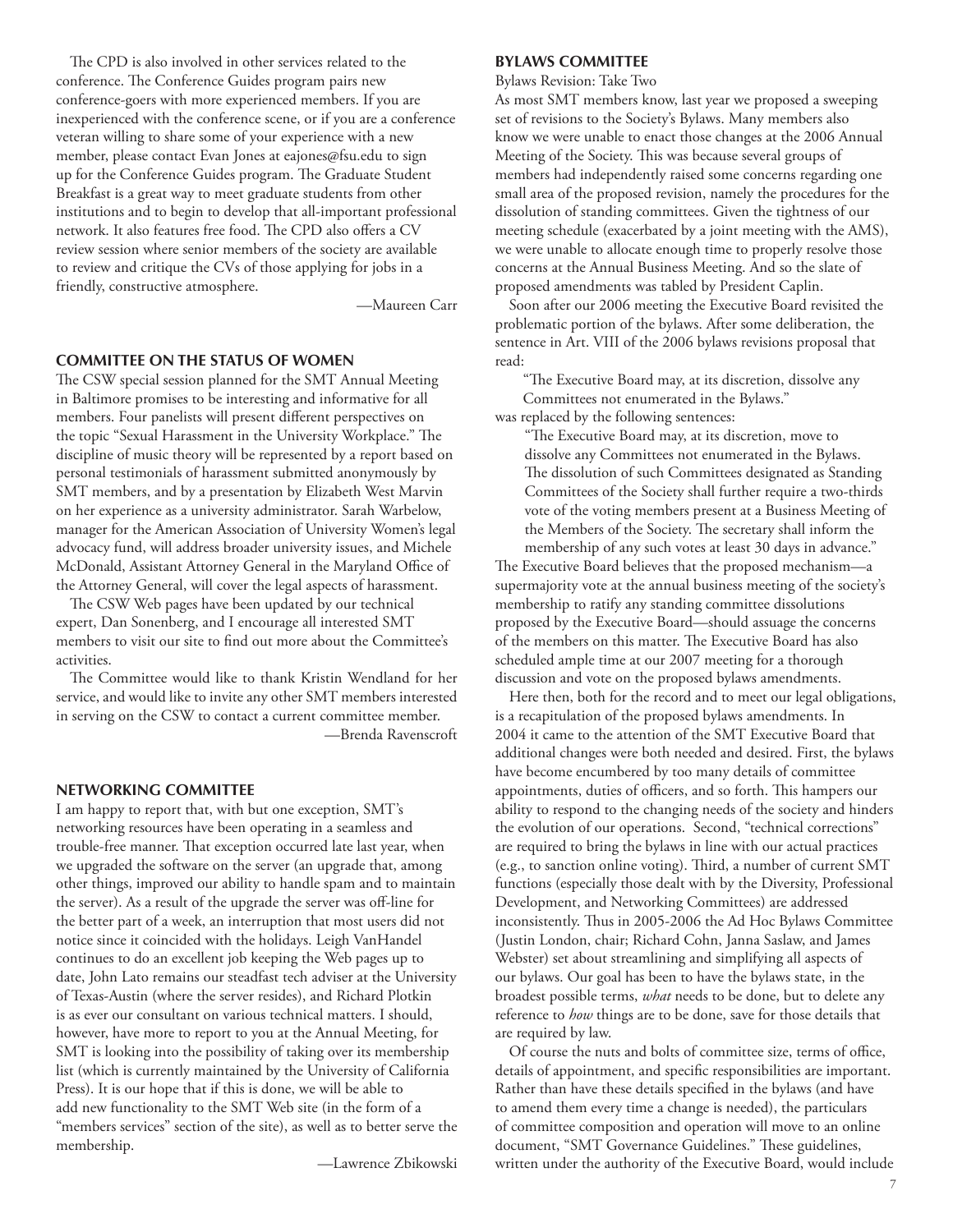committee structure, procedures for publications and annual meetings, specific duties of officers, and so forth.

While there are many small changes throughout the proposed bylaws, the major changes are as follows:

 1. Article II, the list of "Purposes and Activities of the Society," has been reduced to a general statement that meets the legal requirements of the bylaws vis-à-vis our non-profit status. As per the suggestion of the Executive Board, the various purposes and activities currently listed in the bylaws will be integrated into a new mission statement for the Society (also to be published on the SMT Web site). The last paragraph of this section has been retained, as it fulfils various legal requirements; this is boilerplate legal language vis-à-vis our  $501(c)(3)$  non-profit status with the Internal Revenue Service.

2. Article IV, "The Executive Board of the Society," contains a number of changes. First, the minimum size of the Executive Board has been raised from nine to ten (including the Executive Director, who is a non-voting member). This allows the Executive Board to conduct business with two vacancies, but not three. Second, the descriptions of the Officers' activities and/or responsibilities have been streamlined. Third, the Past President and President-Elect will now become voting members of the Executive Board; this is to avoid problems of tie votes, as the board currently has an even number of members.

3. Article VII, on "Meetings of the Society," now clarifies the distinction between the "Business Meeting of the Members of SMT" and the "Annual Meeting," which includes our entire scholarly program.

4. Article VIII, "Committees of the Society," involves the most significant structural changes. The proposed bylaws list only four of our many standing committees: Nominations, Publications, Program, and Local Arrangements. After much deliberation, which included examining the bylaws of several other scholarly societies, the Ad Hoc Bylaws Committee went beyond streamlining the descriptions of our standing committees to actually reducing the number of committees enumerated in the bylaws. This does not mean that we do not have other standing committees, as the proposed language in Article VIII makes clear. Why retain these four standing committees in the bylaws? The Bylaws Committee identified two key reasons. First, and most important, it is necessary to enumerate these committees in order to make the bylaws internally consistent, as these committees are referenced elsewhere in the bylaws. Second, we recognized that holding elections (that is, ensuring the continued governance of the society), holding our annual scholarly meeting, and issuing scholarly publications are the core functions of the society. Indeed, elections, meetings, and publications each have their own sections of the bylaws.

5. Article IX, on "Publications of the Society," has been streamlined. On the SMT home page, via a link entitled "2007 Bylaws Revisions," you may find a copy of the proposed bylaws, as well as an annotated copy of our current bylaws. In the copy of our current bylaws, language which is to be excised is struckthrough. In the proposed bylaws, new language is underlined. In addition, you will also find the currently approved version of the "SMT Governance Guidelines" document.

SMT members are encouraged to examine the current bylaws, proposed bylaws, and Governance Guidelines prior to our meeting this fall.

—Justin London

## **AMERICAN COUNCIL OF LEARNED SOCIETIES**

The 2007 meeting of the American Council of Learned Societies (ACLS) took place in Montréal, Canada, on May 10–12. This was the first time in the history of ACLS that its annual meeting was held outside the United States. Delegates and administrative officers of 68 academic societies attended the conference. One of ACLS's most important functions is to advance humanistic scholarship through the ACLS Fellowship Program and to strengthen relations among learned societies. Our membership in ACLS places SMT in a larger context of scholarly societies, and provides an opportunity to participate in discussions of wideranging issues that cross disciplinary lines.

An important topic at this year's conference was that of collaborative research in the humanities. While such research may be based on models often seen in scientific research, it frequently expresses models that are more specific to the humanities. The ACLS funding programs are generally designed to recognize the work of individual scholars, but the ACLS is taking notice of the growing interest in promoting the cause of collaborative research, and is currently canvassing views about institutional support for collaborative humanistic scholarship. Related to the topic of collaborative research was a report on a project entitled "A Scholarly Web Browser as a Gateway into the Digital Humanities" by Prof. Daniel J. Cohen of George Mason University, inaugural recipient of the ACLS Digital Innovation Fellowship. Prof. Cohen is also the director of the Zotero project, a tool for gathering and sharing research materials and a critical enhancement to the Firefox browser.

Eligible SMT members, including doctoral candidates, recently tenured faculty, Assistant Professors, Associate Professors, and Full Professors, are encouraged to consider applying for the ACLS Fellowship Program and other programs. Full details about eligibility and applications are available at [www.acls.org.](http://www.acls.org) —Catherine Nolan

#### **SMT 2008 CALL FOR PAPERS**

The Thirty-First Annual Meeting of the Society for Music Theory will be held in Nashville from Thursday, November 6, to Sunday, November 9, 2008, in conjunction with the American Musicological Society Annual Meeting. Proposals for papers, poster sessions, and special sessions on any topic related to music theory are welcome. In particular, the Program Committee warmly invites proposals that might be suitable for placement on joint sessions, sponsored by both SMT and AMS. **An individual may submit no more than one paper proposal to SMT. If an author submits two different proposals to the AMS and the SMT and both are accepted, only one of the papers may be read. Authors may not submit the same proposal to both the AMS and the SMT.** More specifically, an individual may have his or her name on the program only once in connection with a titled presentation (on any kind of session). An individual may appear a second time on the program as a chair, moderator, or respondent, or as some other participant in connection with an untitled presentation (e.g., a member of a panel discussion).

All papers, poster sessions, and special sessions must conform to the following guidelines: (1) A proposal of no more than three double-spaced pages of text including any footnotes or endnotes with one-inch margins, all (including notes) printed in a 12-point font. (2) Supplementary materials such as musical examples, diagrams, and bibliography should be included if appropriate;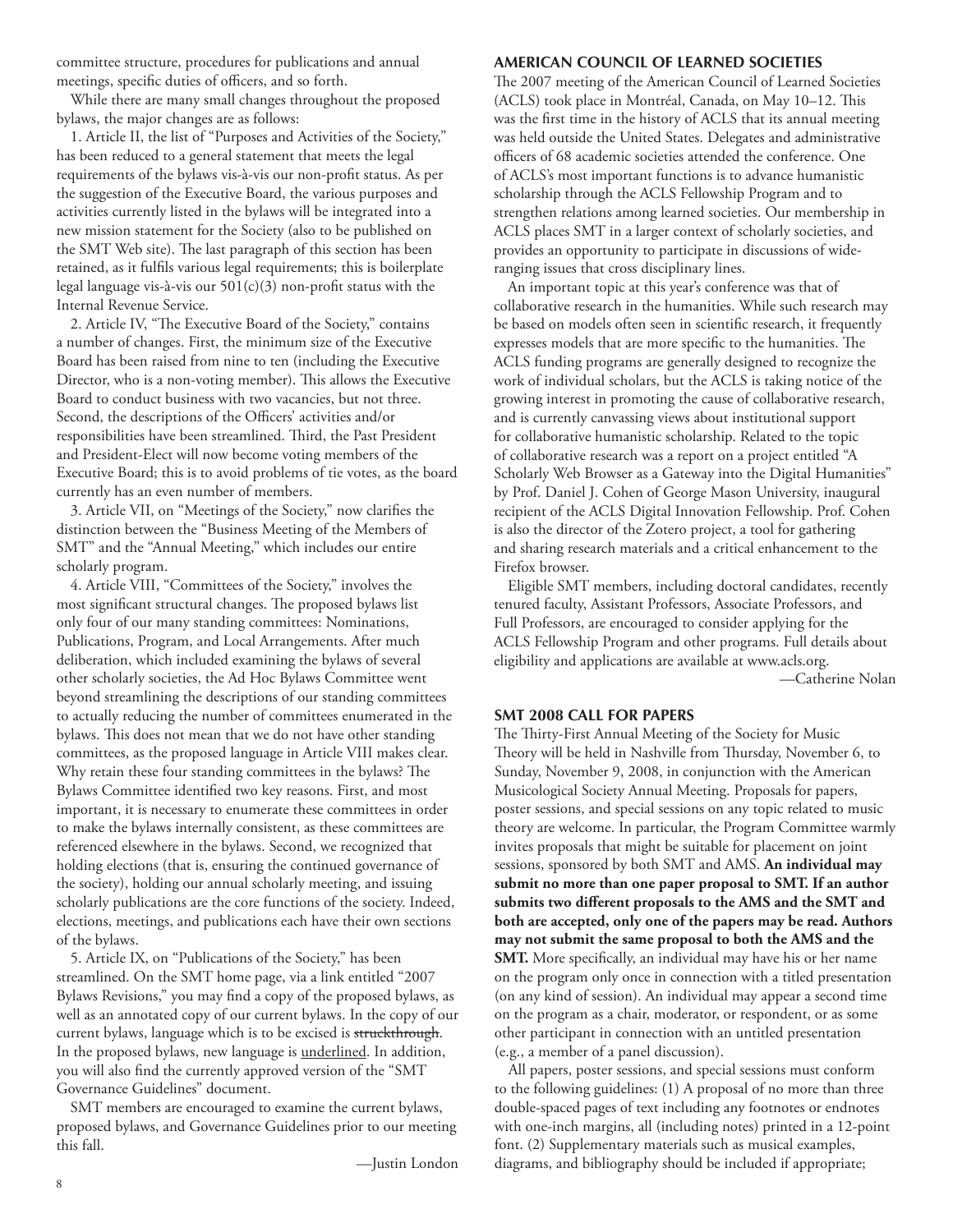they will not be counted within the three-page text limit but must not exceed four additional pages. (3) Seven copies of the proposal must be submitted, by mail only. Double-sided duplication is preferred. No faxed or electronic submissions will be accepted. (4) The proposal must include the title of the paper but exclude the author's name and any other identifying information. (5) An abstract of approximately 200 words, suitable for publication in the conference program. (6) A cover letter listing the title of the paper and the name, postal address, e-mail address, and telephone number of the author, as well as the author's rank and institutional affiliation, if any. (7) A listing, on a separate page, of all required equipment (such as piano, overhead projector, CD player, cassette deck, etc.) other than the public-address system that will be provided to all presenters. The Society cannot provide computers or internet access for presentations, but LCD screens and cables can be made available if requested in advance. (8) As in the past, papers previously published or presented at other national or international conferences will not be considered. (9) Proposals for poster sessions should follow the guidelines for submission of papers. (10) Proposals for special sessions and events of unusual format (such as analysis symposia or panel discussions) are welcome. However, individual proposals within a special session proposal should follow, where possible, the guidelines for paper proposals. Proposals for sessions requiring special equipment or invited speakers must itemize these requirements, the acceptance of which will depend on the cost being judged reasonable. Please note that special sessions must be "special" in that they could not be put together by the program committee. The program committee reserves the right to consider separately each paper in a special session proposal and program accordingly, with or without the other papers from that proposed session. (11) Proposals for special sessions of unusual format may be exempted from certain of these guidelines. To discuss the possibility of such exemption, those wishing to propose special sessions must contact the program committee chair (see below) no later than two weeks before the postmark deadline for submissions. *The postmark deadline is January 15, 2008*.

The complete call for papers is mailed to the membership along with the election ballot and is available online on the SMT home page. For more specific information about proposing special sessions and/or poster sessions, refer to the complete Call for Papers or contact 2008 Program Committee Chair Gretchen Horlacher ([ghorlach@indiana.edu](mailto:ghorlach@indiana.edu)).



## **SMT GRADUATE STUDENT WORKSHOP PROGRAM**

The SMT Graduate Student Workshop Program (GSWP) conducts educational workshops at national meetings of the Society for Music Theory for graduate students in music theory led by outstanding scholars in a particular field. Unlike conventional conference paper presentations, these are interactive working sessions emphasizing instruction, participation, and collaborative learning. The GSWP constitutes an innovative educational arm of the Society, a vehicle for increasing student membership, and a means of introducing emerging scholars to their colleagues and the profession as a whole. The program is modeled after The Mannes Institute for Advanced Studies in Music Theory and is supported entirely by the same private benefactors. All members of the Society are urged to encourage their students to apply and take advantage of this extraordinary opportunity.

In its second year, the GSWP is expanding to conduct two concurrent three-hour workshops at the 2007 SMT Annual Meeting in Baltimore. On Friday morning, November 16, 2007, James Hepokoski (Yale University) and Warren Darcy (Oberlin College) will guide a workshop on Sonata Theory, and Cristle Collins Judd (Bowdoin College) will guide a workshop on Analyzing Early Music. Prior preparation is required. Reading and writing assignments will be distributed over the summer and early fall. Participants are invited to attend the graduate student breakfast sponsored by the Professional Development Committee that morning, and an informal roundtable discussion and evaluation over lunch following the event. There will be a GSWP reception the evening before.

The GSWP received thirty-six applicants for the Sonata Theory Workshop and eighteen for the Early Music Workshop. Fifteen students were chosen from the eligibility pool for each workshop using a controlled random selection process. The participants in the 2007 GSWP Sonata Theory Workshop are James Bennett (University of Wisconsin), James Bungert (University of Wisconsin), Steven Cannon (McGill University), David Cubek (McGill University), Jon-Tomas Godin (Université de Montreal), Jonathan Guez (Indiana University), Carl Heuckendorf (Eastman School of Music), Ann Hiloski (Rutgers University), Emily Kausalik (Bowling Green State University), Christopher Matthay (Princeton University), Peter Purin (University of Kansas), Carissa Reddick (University of Connecticut), Robert Rival (University of Toronto), Daniel Stevens (University of Michigan), and Alissa Wendelschafer (University of Minnesota).

The participants in the 2007 GSWP Early Music Workshop are Wen-Mi Chen (University of Cincinnati), Timothy Chenette (Indiana University), Gregory Decker (Florida State University), Matthew Eddy (University of Maryland), Megan Jenkins (City University of New York), Ching Ching Lo (University of Chicago), Nicole Morgan (Tufts University), Crystal Peebles (Florida State University), Richard Porterfield (City University of New York), Ève Poudrier (City University of New York), Leann Sander (University of Connecticut), Timothy Shaw (University of Connecticut), Lawrence Shuster (City University of New York), Caitlin Snyder (University of Oregon), and Matt Steinbron (Louisiana State University).

The members of the GSWP Policy Committee are Wayne Alpern (Director), Gretchen Horlacher (2008 Program Committee Chair) Peter Kaminsky (2007 Program Committee Chair), Joseph Straus (Chair), and William Caplin (ex officio).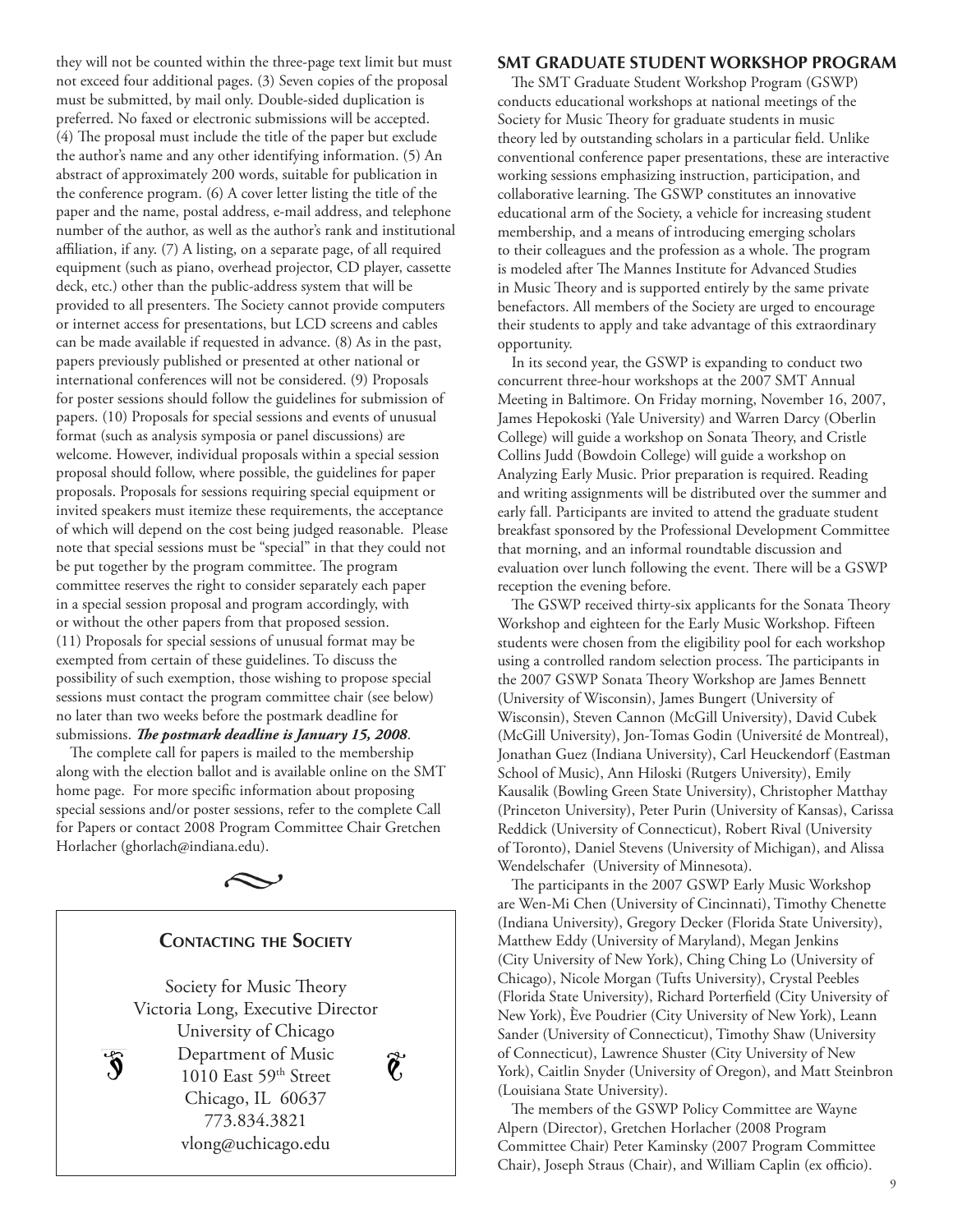See the GSWP Web page under the SMT Web site at [www.](http://www.societymusictheory.org) [societymusictheory.org](http://www.societymusictheory.org) for additional details. Please direct all inquiries to Wayne Alpern, Director, SMT Graduate Student Workshop Program, [SMTworkshops@aol.com](mailto:SMTworkshops@aol.com), 212.877.8350.

## —Wayne Alpern

# **news from the interest groups**

The meeting of the **Music Informatics Group** at the Baltimore conference will focus on collections of digitally encoded music available to researchers, methods for searching for items within them, the kinds of practical and research-related questions they are suitable to answer questions about, and tools available to make that possible. Anyone who is interested in or curious about the potential of computer-aided music research is welcome to attend.

The **Jazz Interest Group** continues to make progress on a bibliography of jazz music theory. Based on prior work of Kent Williams and Henry Martin, the bibliography will appear on a Web site hosted by the University of North Carolina-Greensboro.

The topic for the Jazz Interest Group's session at the 2007 SMT Annual Meeting has been changed. We had originally planned to discuss harmonic theory, in particular by applying recent work by Daniel Harrison and Kevin Swinden to jazz harmony and comparing its efficacy with traditional approaches. Since then, it has come to our attention that James McGowan has had a formal paper accepted for a regular SMT session that applies Harrisonbased harmonic theory to jazz. James's paper is developed from his recent Eastman dissertation.

For our SMT-Jz meeting, we will now pursue the topic of jazz analysis in the context of the traditional analysis class, i.e., how we should teach jazz analysis now that it's part of the canon. Steve Larson will moderate the session, which will focus on Charlie Parker's studio recording of "Shaw 'Nuff." Anyone interested in jazz analysis is invited to attend our meeting. Steve suggests that you listen to the piece, bring a transcription and any work you've done on the tune, and think about how you would teach it.

For the SMT solo meeting in Baltimore, the **Performance and Analysis Interest Group** (PAIG) is planning an informal session on the relationship of analysis to live performance, with the potential involvement of a major archive of historical piano recordings located near the conference site. For more information, see our Web site, accessible via the SMT home page > Resources > Interest Groups. To join the PAIG e-mail list, contact Jan Miyake ([Jan.Miyake@oberlin.edu\)](mailto:Jan.Miyake@oberlin.edu). For further questions, contact David Kopp, Chair [\(dako@bu.edu](mailto:smt-talk-owner@societymusictheory.org)).

The **Pedagogy Interest Group** will sponsor a session entitled "Pedagogy of Music Theory: Practicum and Discussion" at the 2007 Annual Meeting. This session will bring together music theorists at significantly different stages in their careers in a series of teaching demonstrations followed by group discussion. Three model teachers at the beginning of their careers will each work with a group of undergraduate music students from the Baltimore area. Feedback will be provided by a panel of experts including Mary Wennerstrom and Robert Gauldin, both of whom are recipients of the Gail Boyd de Stwolinski Prize for Lifetime Achievement in Music Theory Teaching and Scholarship. For the remainder of the session, attendees will break into small groups to discuss good pedagogical practices and exchange practical advice.

The pedagogy group maintains an e-mail list to facilitate communication among its members. To subscribe, send your name and e-mail address to Kent Williams ([kent\\_williams@](mailto:kent_williams@uncg.edu) [uncg.edu\)](mailto:kent_williams@uncg.edu). Information about the group can be found under Resources > Interest Groups on the SMT Web site.

The **Music and Philosophy Interest Group** of the Society for Music Theory is pleased to announce that it will host a special session at the society's meeting this year in Baltimore on Gilles Deleuze and Félix Guattari's *A Thousand Plateaus*, a work that has had a considerable influence in recent Continental Philosophy and literary theory, and poses many interesting questions about music. Our session will focus on the ramifications of their thought for music theory. Papers will be given by John Rahn (University of Washington), Michael Gallope (New York University), Martin Scherzinger (Eastman School of Music), Amy Cimini (New York University), and Benjamin Boretz (Bard College). Papers will then be followed by an extended discussion between audience members. All interested persons are encouraged to read Deleuze and Guattari's text, as well as *Anti-Oedipus* and *What is Philosophy?*, two other books by Deleuze and Guattari intimately related to *A Thousand Plateaus*.

In addition to our special session, we will have our annual interest group meeting in Baltimore (Friday, November 16, 5–7 p.m.). We will be discussing—and potentially voting on—proposals for the following year's conference in Nashville (2008). In addition, we are looking for opportunities to broaden our base by connecting with other societies potentially interested in the relationship between music and philosophy (American Musicological Society, American Society of Aesthetics, American Philosophical Association, etc.), and welcome any suggestions from members on ways of pursuing this. All questions and/or comments may be directed to John Koslovsky at [jkoslovs@mail.](mailto:jkoslovs@mail.rochester.edu) [rochester.edu.](mailto:jkoslovs@mail.rochester.edu)

In 2007, members of the **Popular Music Interest Group** have been presenting their research at numerous conferences, including meetings of the Society for American Music, the International Association for the Study of Popular Music, the Experience Music Project, and regional theory societies. They have also published new work in a variety of journals and essay collections. At the 2007 SMT Annual Meeting, the Popular Music Interest Group will present a special session entitled "Theory, Metatheory, and Popular Music." Four panelists—Fred Maus, Akitsugu Kawamoto, Mark Butler, and Andrew Robbie—will address a variety of methodological issues that emerge in popular-music research; among the themes that will be considered are intertextuality, performance, multimedia formats, and relationships between analysis and field research. The PMIG wishes to thank Tim Hughes, Heather Laurel, and Eugene Montague, who served on the committee that reviewed abstracts and formulated the session proposal.

The Popular Music Interest Group is dedicated to theoretical, analytical, and critical inquiries into a variety of popular-music styles. To subscribe to our electronic discussion list, visit [http://](http://listserv.unc.edu) [listserv.unc.edu](http://listserv.unc.edu) and use the "Search for Lists" feature to locate the "pop-analysis" list. For more information about the PMIG, visit our Web site at [http://www.unc.edu/music/pop-analysis.](http://www.unc.edu/music/pop-analysis) If you have questions, contact Mark Butler, chair ([mabutler@sas.upenn.](mailto:mabutler@sas.upenn.edu) [edu](mailto:mabutler@sas.upenn.edu)).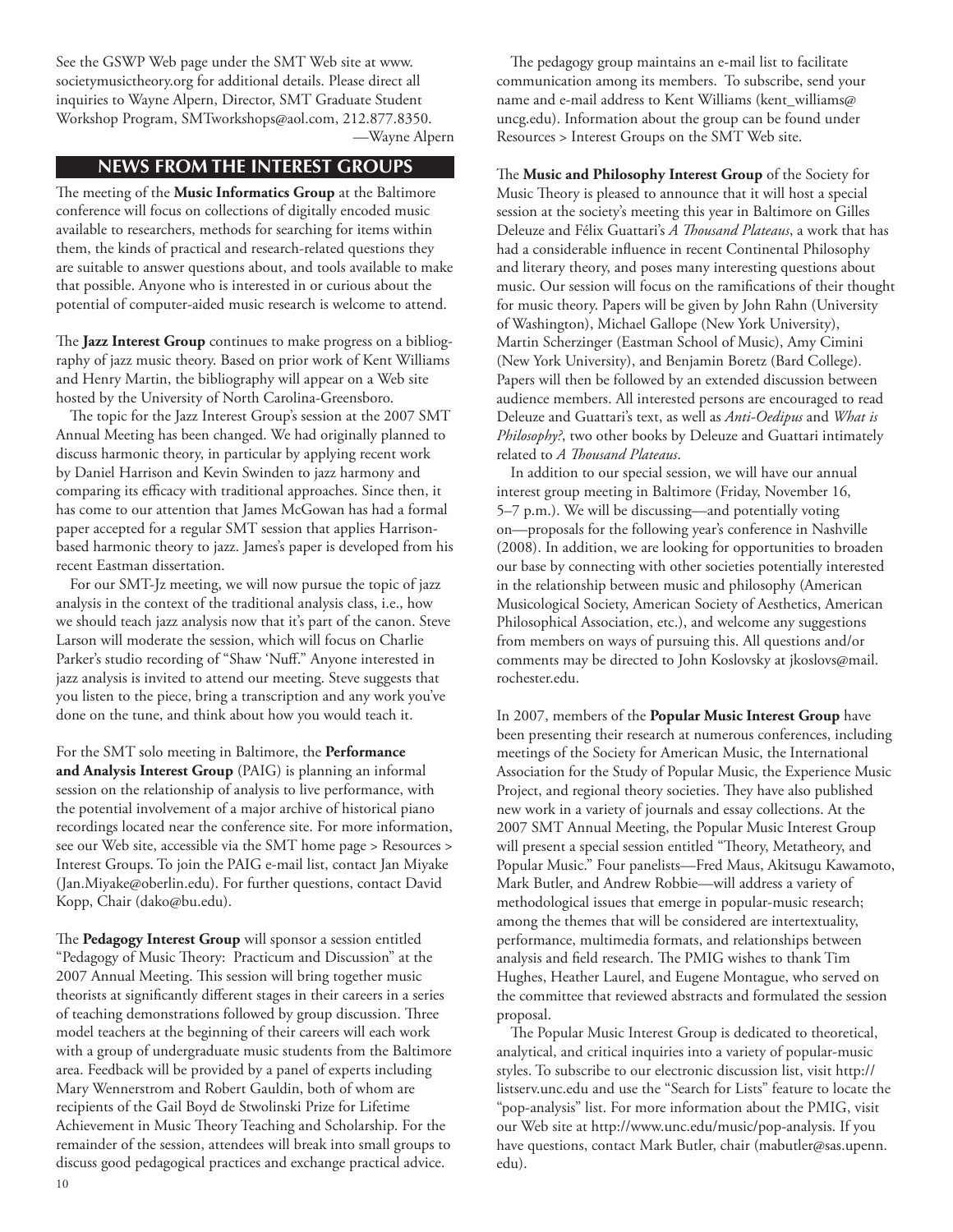The **Queer Resource Group** will convene at the 2007 SMT Annual Meeting in Baltimore on Friday, November 16, 5–7 p.m. There will be time to discuss recent readings on LGBTQ topics, to report on your own queer studies-related research in progress, and to consider general issues and ideas that arise when we gather. The University of Virginia maintains an e-mail list for use of the QRG. If you wish to subscribe to this list, go to [http://list.mail.virginia.](http://list.mail.virginia.edu/mailman/listinfo/qrg-l) [edu/mailman/listinfo/qrg-l](http://list.mail.virginia.edu/mailman/listinfo/qrg-l) and follow the instructions there. For more information contact Fred Maus [\(fred.maus@virginia.edu](mailto:fred.maus@virginia.edu)) or Deborah Rifkin ([drifkin@ithaca.edu](mailto:drifkin@ithaca.edu)).

## **NEWS ITEMS**

## **The Mannes Institute for Advanced Studies in Music Theory**

The Mannes Institute for Advanced Studies in Music Theory is a musical think tank dedicated to collaborative learning at the highest level of inquiry. It offers music scholars a unique opportunity to gather outside of the conventional conference format and interact together in a sustained and meaningful way. Each year an intensive series of participatory workshops and plenary sessions focuses on a different topic under the guidance of expert peers in a particular field. Now initiating its eighth season, The Mannes Institute has achieved international recognition as a significant innovation in our profession.

This past year's Institute on Arnold Schoenberg and His Musical Legacy convened at Mannes College of Music in New York City from June 24–27, 2007. Forty-five outstanding theorists and musicologists gathered from ten countries and eighteen states for comprehensive workshops on "Hearing and Modeling Schoenberg's Serial Works" with Brian Alegant (Oberlin College), "Conflict, Flux, Imperfection—and Schoenberg" with Michael Cherlin (University of Minnesota), "Schoenberg and the Relationship to the Text" with Walter Frisch (Columbia University), "Schoenberg and the Past" with Ethan Haimo (University of Notre Dame), "Schoenberg as Theorist" with Severine Neff (University of North Carolina), and "Schoenberg's Twelve-Tone Thinking" with Andrew Mead (University of Michigan).

Our special plenary guests were Allen Forte (Yale University), discussing "Schoenberg as Webern: The Three Pieces for Chamber Orchestra (1910)," and Therese Muxeneder (Schoenberg Center, Vienna), discussing "The Categorization and Systematization of Arnold Schoenberg's Oeuvre." The winner of the second annual Mannes Institute Musical Essay Award, James Wierzbicki (University of Michigan), presented his prize-winning essay, "Schoenberg as Werewolf?" The Da Capo Chamber Players performed *Pierrot Lunaire* with soprano Lucy Shelton, and Noam Sivan (Mannes College) performed and discussed the Schoenberg piano fragments. Wayne Alpern, the Institute's Director, spoke on "What is the Institute?" and "Why is Schoenberg Great?" Original voice recordings of Arnold Schoenberg were played throughout. The Institute's members enjoyed communal meals, two receptions, a picnic, a banquet, a raffle, and a diploma ceremony.

Next year, The Mannes Institute on Jazz and Pop will be hosted as a special event at Eastman School of Music during the exciting Rochester International Jazz Festival in June 2008. Six workshops will be conducted by an outstanding faculty of expert peers chaired by Henry Martin (Rutgers University) and Walter Everett (University of Michigan), with Lori Burns (University of Ottawa), Jonathan Covach (Eastman School of Music), Cynthia

Folio (Temple University), and Steve Larson (University of Oregon). Plenary presentations of jazz and pop film archives and documentaries are planned. Future institutes will include the 2009 Institute on Music and the Mind at Mannes College, the 2010 Institute on Aesthetics at the University of Chicago, and a special 2011 Institute on the State of the Discipline, celebrating ten years of The Mannes Institute.

Information regarding The Mannes Institute and its unique scholarly mission and interactive methodology is available on our newly redesigned Web site at [www.mannes.edu/mi.](http://www.mannes.edu/mi) Program details for the 2008 Jazz/Pop Institute will be posted this fall, announced at the SMT Annual Meeting in Baltimore, and circulated on the SMT list. Online applications will be accepted from January 1 to March 1, 2008. Kindly direct all inquiries to Wayne Alpern, Director, The Mannes Institute for Advanced Studies in Music Theory, [mannesinstitute@aol.com,](mailto:mannesinstitute@aol.com) 212.877.8350.

#### **JOURNAL OF MATHEMATICS AND MUSIC**

The newly founded *Journal of Mathematics and Music: Mathematical and Computational Approaches to Music Theory, Analysis, Composition and Performance*—published by Taylor & Francis—is available to individual SMT members at a special annual print-only subscription rate of US \$40 or GB £24. For details, click on "News & Offers" on their Web site at [www.](https://webmail.manchester.ac.uk/horde/services/go.php?url=http%3A%2F%2Fwww.informaworld.com%2FJMM) [informaworld.com/JMM.](https://webmail.manchester.ac.uk/horde/services/go.php?url=http%3A%2F%2Fwww.informaworld.com%2FJMM)

Taylor & Francis is making this offer on the strict condition that such subscriptions are for the private use of each member and are received at the private address of that individual member. Personal copies are not to be placed in a library nor in any way used to substitute for an existing or potential library subscription.

## **international orpheus academy 2008**

The sixth International Orpheus Academy for Music & Theory will convene March 26–29, 2008. Internationally renowned performers, composers, and guest professors will meet musicians, students, music theorists, and musicologists during a four-day congress. Various lectures and workshops will be followed by discussions and panels inviting a dynamic interaction among all 30 participants. The objective is to work at a high level with a selected group of musicians, so that it will become an enriching experience for everyone involved. The theme for 2008 is "Music Theoretical Dimensions of 18th-Century Opera." Application is only possible through the Web site of the Orpheus Institute from November 1, 2007 until January 31, 2008. From October 2007 on, more information will be found at<www.orpheusinstituut.be>.

### **NEW ONLINE JOURNAL: ReSonare**

The Graduate Music Students Association (GMSA) of the University of Alberta announces the launch of its new online journal, ReSonare, whose aim is to broaden and disseminate the vistas of musical scholarship and to promote multidisciplinary approaches to the study of music. The GMSA welcomes contributions from all areas of musicology, criticism, music theory, composition, ethnomusicology, popular music studies, performance studies, and pedagogy, as well as disciplines outside of music departments. The premiere issue, "Contemporary Challenges in Interdisciplinary Musical Scholarship," is currently under development. For submissions to future issues, contact Mickey Vallee, Chief Editor ([vallee@ualberta.ca](mailto:vallee@ualberta.ca)) for guidelines.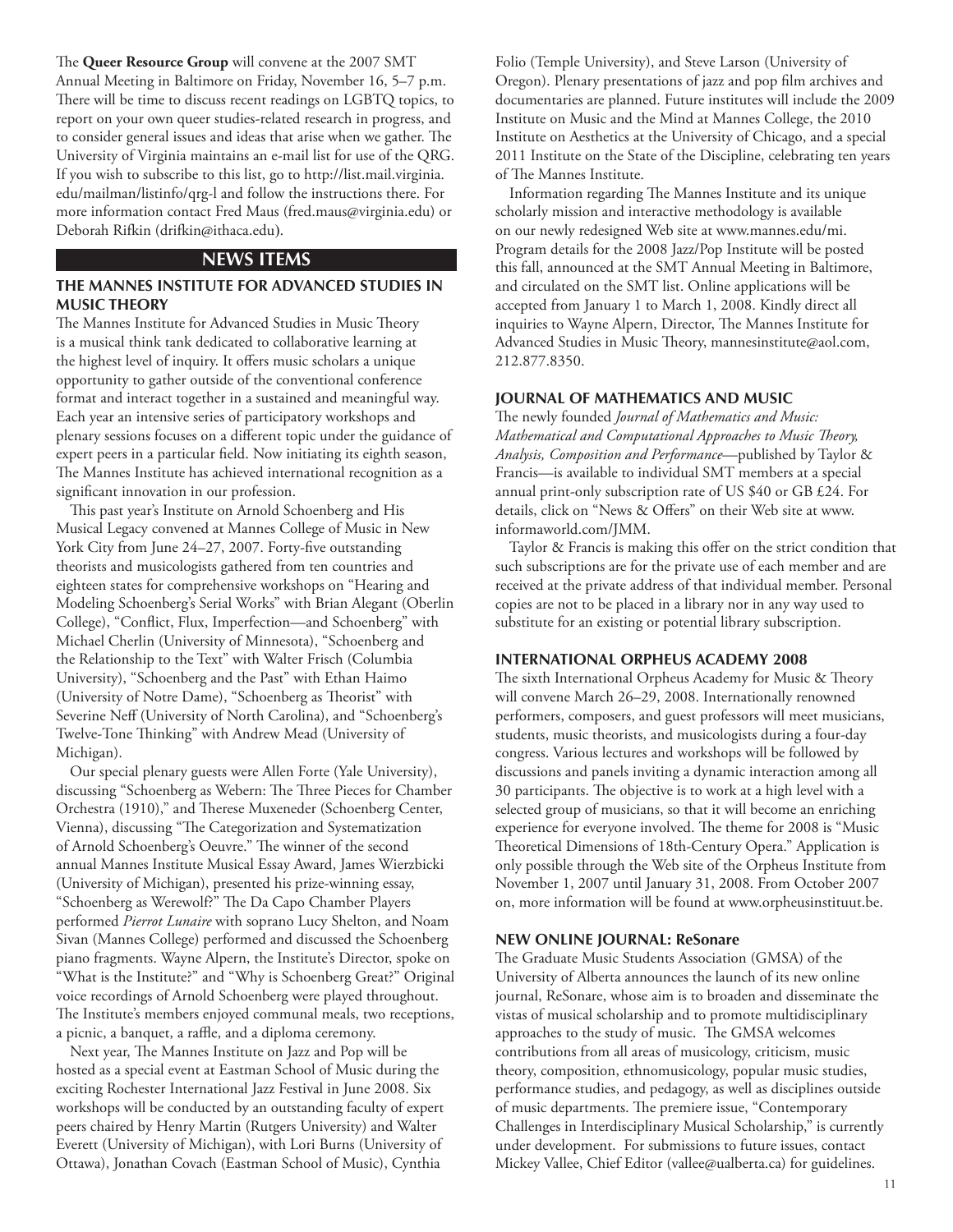## **IN MEMORIAM**

## **Rosemary N. Killam (May 13, 1939 – May 3, 2007)**

Rosemary N. Killam (D.M.A., Music Education, Stanford University, 1976; M.A., Music Theory, George Washington University, 1969; B.M., Music Theory, The Eastman School of Music, 1960), a Professor Emerita of the College of Music at the University of North Texas, died unexpectedly at her home on May 3, ten days before her 68th birthday. In addition to her appointment at North Texas from 1977 until her retirement in 2005, she also taught at Tarleton State University (1969-72), San Francisco State University (1976), the University of Delaware (1976-77), and the University of Massachusetts-Amherst (1998-1999). Her dissertation research focused on music theory pedagogy, computer-assisted instruction and analysis, and issues in perception and cognition related to aural skills teaching, topics she explored in articles appearing in *The Journal of Music Theory* (1975), *The Journal of the Acoustical Society of America* (1976, 1990), *Music Theory Spectrum* (1984)**,** *The Journal of Music Theory Pedagogy* (1988), and *Musicae Scientiae* (2003). Her other primary research area concerned feminist theory and roles of women in music, resulting in publications in the *International Alliance for Women in Music Journal* (1995), *Perspectives of New Music* (1993, 1994), and *Music Theory Online* (1987, 1994). She was also active in preserving and documenting folk music performance, recording music and interviews with performers at fiddlers' conventions, community gatherings, and private homes in northcentral Texas (1971) and southeast Missouri (1983-85). In 1994 and 1998, she deposited over



150 hours of cassette recordings and field notes at the American Folklife Center at the Library of Congress, Washington D.C. Rosemary was best known in SMT circles for her outspoken advocacy for women's issues, including support for mentoring initiatives and activities of the Committee on the Status of Women. Her activism sprang in part from her own experiences in the 1960s and 1970s as a woman in the competitive, male-dominated fields of music theory and computer applications and as a mother when it was socially acceptable for women to have either a career or children but not both. (Her daughter, Frances, was born in 1960 before Rosemary completed her undergraduate degree at Eastman, and her son, Walter, arrived the following year; while completing graduate school and starting her career she raised them on her own.) She will be remembered for sometimes being outrageous—what other senior professor could appear at the opening SMT Reception with hot pink, bright green, and electric blue streaks in her grey hair (perfectly matching her dress, of course) and carry it off with panache?—and for often being provocative—for example, accosting the Chair of the Publications Committee to demand an explanation for the lack of articles by women scholars in SMT journals. Yet her activism and that of others she helped inspire has resulted in changes in the field which we now take for granted, including women active in all levels of SMT leadership, mentoring initiatives by both the CSW and the Professional Development Committee, and an increased awareness and inclusion of music by women in music theory and teaching. She was a distinctive voice in the field of music theory, and she will be missed.

—Jane Piper Clendinning

# **calls for paperS**

#### **CONFERENCE ON AMERICAN MUSICAL THEATER**

Music in Gotham, in collaboration with Song, Stage and Screen III, invites proposals for presentations on topics in American musical theater, for a conference to be held April 2–5, 2008 at the City University of New York Graduate Center. The organizers request abstracts of up to 250 words on 19th-century musical theater, the musical from 1900 through World War I, and the musical from 1920 through the present. Proposals on other aspects of musical theater, including the issues of critical editions, revivals, and textual and musical problems are also welcome. Abstracts, with "Musical Theater" in the subject line, should be sent to [MusicinGotham@gc.cuny.edu](mailto:MusicinGotham@gc.cuny.edu) by August 30, 2007.

#### **AMERICAN BACH SOCIETY**

12 The Biennial Meeting of the American Bach Society will convene May 8–10, 2008 in Bethlehem, Pennsylvania. The conference will take place in conjunction with the 2008 Bethlehem Bach Festival and will include lectures and performances as well as excursions to points of interest in the vicinity of Bethlehem. Proposals on all aspects of Bach research are invited, but of particular interest

are those that focus on the conference theme, "Bach and the Oratorio Tradition." A one-page, double-spaced abstract should be submitted, preferably as an e-mail attachment, by September 1, 2007, to Mary Dalton Greer, Chair, Program Committee, ABS Meeting 2008, 3 Channing Place, Cambridge, MA 02138-3306; [GreerM1750@aol.com](mailto:GreerM1750@aol.com); FAX 617.576.0038.

#### **FORUM ON MUSIC AND CHRISTIAN SCHOLARSHIP**

The Forum on Music and Christian Scholarship seeks proposals for its upcoming annual meeting, which will take place at the Baylor University School of Music, Waco, TX, February 29– March 1, 2008. The Forum especially invites proposals for a special session fashioned around the theme of "Music, Moral Values, and Christianity." At the same time, we welcome proposals on any topic related to music and the study of Christianity; a perspective such as theory and analysis is also welcome. Papers will be 25 minutes long. By September 15, 2007 please send a 300-word abstract including your name, institutional affiliation, and contact information to Dr. Kevin Holm-Hudson, University of Kentucky School of Music, 105 Fine Arts Building, Lexington, KY 40506-0022; [kjholm2@gmail.](mailto:kjholm2@gmail.com) [com.](mailto:kjholm2@gmail.com) Visit [www.fmcs.us](http://www.fmcs.us) for additional information.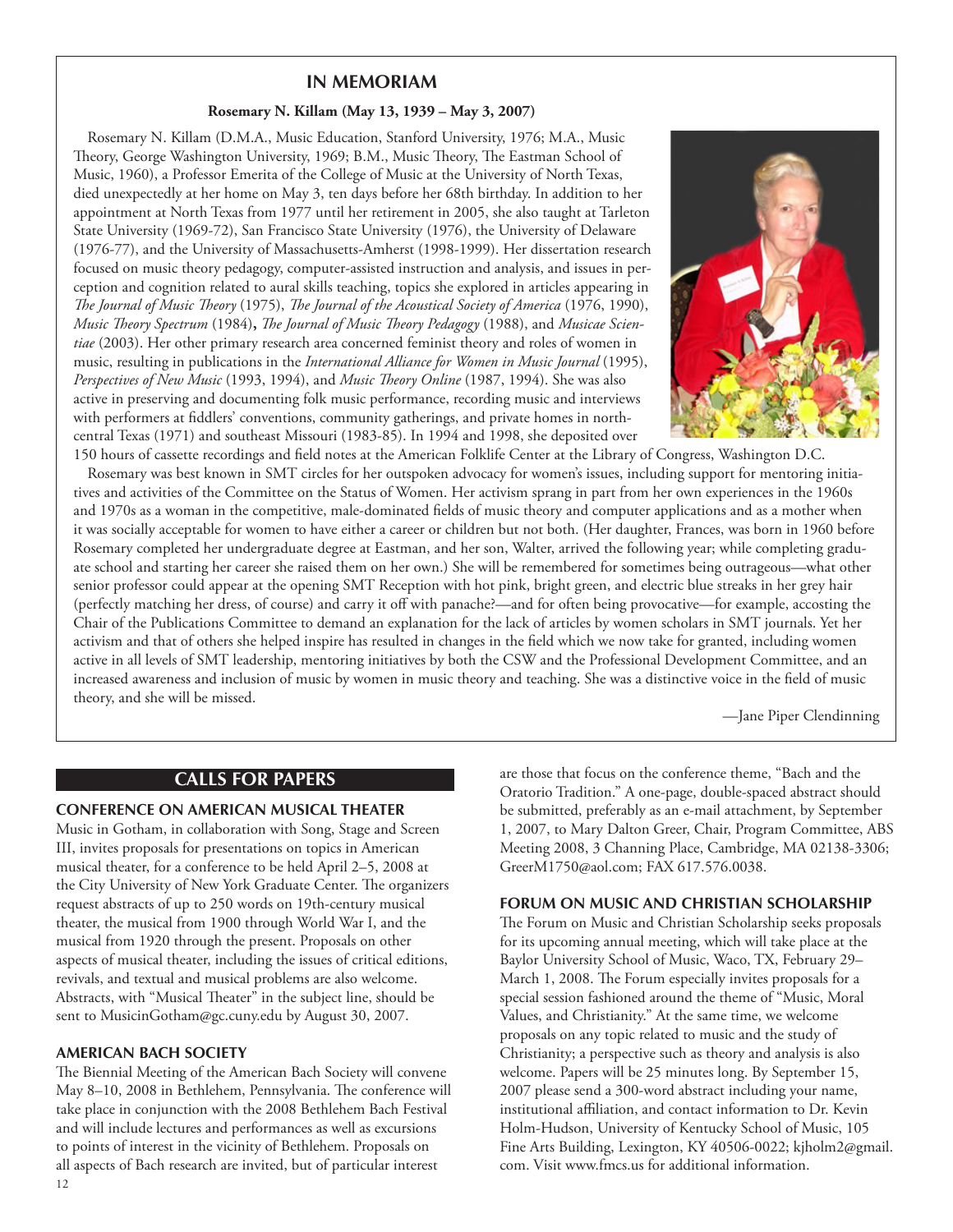## **SOCIETY FOR SEVENTEENTH-CENTURY MUSIC**

The sixteenth annual conference of the Society for Seventeenth-Century Music will be held on April 17–20, 2008 in Pasadena (San Marino), CA at the Huntington Library (hosted by the University of Southern California). Proposals on all aspects of seventeenth-century music are welcome, particularly those drawing on other fields as they relate to music. Abstracts not exceeding 350 words should be submitted by e-mail not later than midnight, October 1, 2007. For further details, see [www.arts.uci.](http://www.arts.uci.edu/sscm) [edu/sscm.](http://www.arts.uci.edu/sscm)

## **CIM 2008**

The Fourth Conference on Interdisciplinary Musicology will convene July 2–6, 2008 at the Aristotle University of Thessaloniki, Greece. The theme of the conference is an interdisciplinary approach to musical structure (rhythm, melody, harmony, motive/ theme, musical reduction, musical prolongation, and timbre). Each submission must have at least two different authors who represent different disciplines (e.g., theory and performance). The deadline for abstracts is November 30, 2007. Visit [musicweb.](http://musicweb.hmt-hannover.de/escom/english/CIM08.htm) [hmt-hannover.de/escom/english/CIM08.htm](http://musicweb.hmt-hannover.de/escom/english/CIM08.htm).

## **TRIBUTE TO ELLIOTT CARTER: AN INTERNATIONAL CONFERENCE**

"Tribute to Elliot Carter: An International Conference" is being organized by the music team of the Center for Research in Arts and Language, Paris, France. The event is scheduled for December 11–12, 2008, to coincide with the composer's 100th birthday. The selection committee encourages participants to explore a broad range of approaches: analytical, aesthetic, historical, philosophical, and even sociopolitical. Possible topics include: Carter's language; tradition and innovation; interpreting Carter's music; influences (literature, arts, sciences, etc.); and writings. Each paper will be limited to 30 minutes, with an additional 10 minutes for discussion. Send an abstract (300 words or less) and a brief résumé to [Carterparis2008@aol.com](mailto:Carterparis2008@aol.com) or [maxnoubel@aol.](mailto:maxnoubel@aol.com) [com,](mailto:maxnoubel@aol.com) or to École des Hautes Études en Sciences Sociales, CRAL, Secrétariat de direction, Colloque Elliott Carter, 105 boulevard Raspail, 75 006 Paris France (attn. Max Noubel, CRAL/EHESS). The deadline is December 1, 2007.

## **FIRST INTERNATIONAL CONFERENCE OF MESSIAEN STUDIES**

The First International Conference of Messiaen Studies will be held March 29–April 1, 2008 at the University of Southern Queensland in Toowoomba, Australia (near Brisbane) to celebrate the centenary of Messiaen's birth. Paper sessions will be devoted to Messiaen in Australia, Messiaen's musical language, Messiaen and spirituality, and other topics. Papers should be 20 minutes in length and formatted for inclusion within the conference proceedings. Please submit a 500-word proposal by December 16, 2007 to Dr. Judith Crispin ([crispin@usq.edu.au\)](mailto:crispin@usq.edu.au).

## **PERFORMING ROMANTIC MUSIC: THEORY AND PRACTICE**

This conference is scheduled for July 10–13, 2008 at the School of Music, Durham University, and will feature keynote addresses by Charles Rosen and John Rink. The main focus of the meeting is the performance of the Romantic repertoire and the influences that musical Romanticism—in all its dimensions—has had on

musical performance. Topics include analysis in relation to the performance of 19th-century music, theories of interpretation and expressivity in performance, pedagogy, and performance criticism. Abstracts for 20-minute individual papers should include contact information, and should be sent to [bennett.zon@](mailto:bennett.zon@durham.ac.uk) [durham.ac.uk.](mailto:bennett.zon@durham.ac.uk) The complete call for papers may be found at [www.rhul.ac.uk/Music/Golden-pages/Conferences/2008/08-7](http://www.rhul.ac.uk/Music/Golden-pages/Conferences/2008/08-7-prm.html) [prm.html.](http://www.rhul.ac.uk/Music/Golden-pages/Conferences/2008/08-7-prm.html) The deadline is January 31, 2008.

# **upcoming conferences**

The **Sixth European Music Analysis Conference**, October 10– 14, 2007, in Freiburg, Germany, will focus on "Interpretation." This conference will also function as the seventh annual meeting of the Gesellschaft für Musiktheorie. The full program may be found on the conference Web site at [www.gmth.de/site/k\\_](http://www.gmth.de/site/k_programm.html) [programm.html](http://www.gmth.de/site/k_programm.html).

**New Music and the Musical Canon: A Symposium on Composition in the Twenty-First Century** will take place November 26–30, 2007, in Hong Kong. This Symposium seeks to explore the notion of musical canons in the twenty-first century in the context of historiography, reception, hermeneutics, cultural identity, aesthetics, and cross-cultural studies. For details contact Michael McClellan [\(michael@arts.cuhk.edu.hk](mailto:michael@arts.cuhk.edu.hk) or [mcclellan@cuhk.edu.hk\)](mailto:mcclellan@cuhk.edu.hk) or visit [www.hkcg.org/2007worldmusic/](http://www.hkcg.org/2007worldmusic/prog/1126.html) [prog/1126.html](http://www.hkcg.org/2007worldmusic/prog/1126.html).

The **Society for American Music** will host its 34th annual conference in San Antonio, Texas, February 27–March 2, 2008. See their Web site ([www.american-music.org\)](http://www.american-music.org) for complete information.

Paris, France will be the locale for **Leos Janácek: Creation within European Culture International Symposium**, April 3–5, 2008. This symposium will approach the work of the Czech composer from the historical as well as analytical standpoint. Contacts: [Bernard.Banoun@univ-Tours.fr;](mailto:Bernard.Banoun@univ-Tours.fr) [jean-jacques.velly@paris4.](mailto:jean-jacques.velly@paris4.sorbonne.fr) [sorbonne.fr](mailto:jean-jacques.velly@paris4.sorbonne.fr).

The **Messiaen 2008 International Centenary Conference** is scheduled for June 21–24, 2008 at the Birmingham Conservatoire. Look for the complete program on the conference Web site in September: [http://www.conservatoire.uce.ac.uk/](http://www.conservatoire.uce.ac.uk/messiaen) [messiaen.](http://www.conservatoire.uce.ac.uk/messiaen)

The **Ninth WSEAS International Conference on Acoustics and Music: Theory and Applications (AMTA '08)** will be held June 24–26, 2008 at the Institute of Solid Mechanics of the Romanian Academy in Bucharest. For details visit [www.wseas.org](http://www.wseas.org).

The Society for Music Analysis will sponsor **CarMAC 2008**, the **Cardiff University Music Analysis Conference**, September 4–7, 2008. Check the SMA Web site ([www.lancs.ac.uk/sma/events.](http://www.lancs.ac.uk/sma/events.htm) [htm](http://www.lancs.ac.uk/sma/events.htm)) for the call for papers, or contact Dr. Charles Wilson ([WilsonC@cardiff.ac.uk\)](mailto:WilsonC@cardiff.ac.uk).

Part One of **Crosscurrents: American and European Music in Interaction, 1900–2000** will take place at Harvard University October 30–November 1, 2008. [www.rhul.ac.uk/Music/Golden](www.rhul.ac.uk/Music/Golden-pages/Conferences/2008/08-b-crc.html)[pages/Conferences/2008/08-b-crc.html](www.rhul.ac.uk/Music/Golden-pages/Conferences/2008/08-b-crc.html).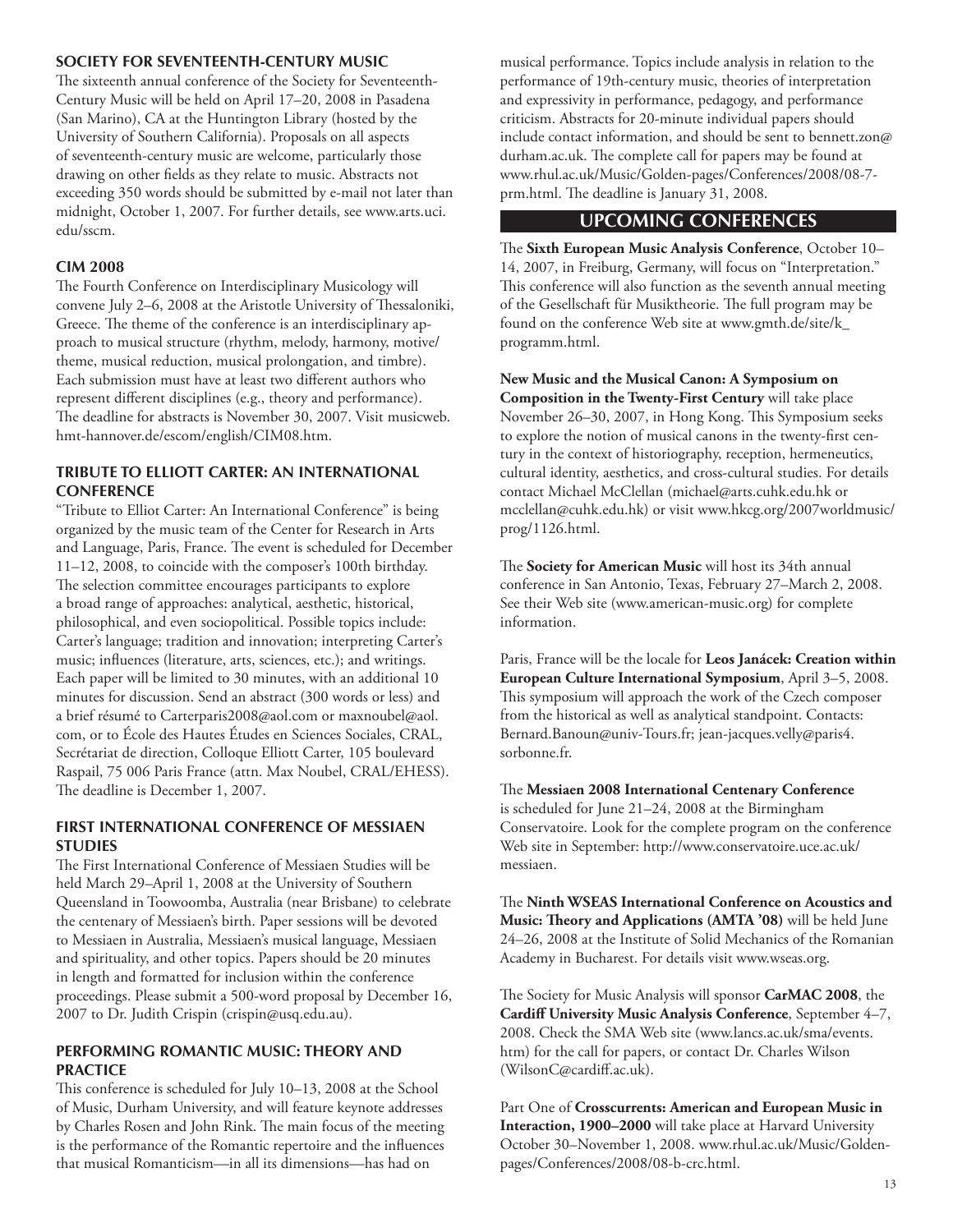# **news from international societies**

## **CANADIAN UNIVERSITY MUSIC SOCIETY**

From May 10–13, 2007, the Canadian University Music Society and Canadian Association of Music Libraries 2007 held their annual joint conference at the Faculté de musique of the Université de Montréal, under the over-arching theme "Thoughts on Research-Creation." The following papers concerned topics of interest to music theorists: Bruno Gingras (McGill University), "The Performer as Analyst: A Case Study of J.S. Bach's 'Dorian' Fugue (BWV 538)"; Avila Lotoski (University of Regina), "Motion and Structure in S. C. Eckhardt-Gramatté's Caprice No. 5, 'Meermuschel'"; Harald Krebs (University of Victoria), "Devious Simplicity: Robert Schumann's Song Album for Young People"; Heather White Luckow (McGill University), "Messiaen's Influence on the Early Compositional Techniques of Three Québécois Students: Serge Garant, Clermont Pépin, and André Prévost"; Ian Bates (Yale University), "Structural Implications of Motive and Mode in Vaughan Williams' "Five Variants of 'Dives and Lazarus'"; James K. Wright (Carleton University), "Understanding Modernist Aesthetics Sub Specie Ludi"; Nicole Biamonte (University of Iowa), "Melodic and Harmonic Modality in the Music of Rush"; Kate Galloway (University of Toronto), "Performative Pathways Through the Labyrinth in R. Murray Schafer's *Patria 7: Asterion*"; Philip Gareau (Université de Montréal), "Lorsque l'Orient rencontre l'Occident: L'influence des tapis sur la musique de Morton Feldman"; and Edward Jurkowski (University of Lethbridge), "Memory, a Remembrance of Past Things and Morton Feldman's *Triadic Memories*." Lori Burns (University of Ottawa) was on the program with the paper "All that Matters is my Voice and my Story: Dynamic Vocal and Instrumental Expression in PJ Harvey's *Uh Huh Her* (2004)," but a change in the scheduling by the organizers meant that she could not be in attendance to give the paper. As the program reflects, Canada has a vibrant community of music theorists, who work on a variety of topics, including music by Canadian composers.

—James Deaville

# **SOCIÉTÉ FRANÇAISE D'ANALYSE MUSICALE**

The SFAM brings together musicians, artist-teachers, interpreters, composers, and analysts. The society will participate in the Sixth European Music Analysis Conference in Freiburg, Germany in October of 2007; a conference on improvisation and another devoted to the publication of the five volumes of the *l'Encyclopédie Einaudi-Actes-Sud* are planned for 2008. In addition to conferences, SFAM also sponsors study days devoted to special topics, and "Concerts-Analyze" which bring together prominent performers and analysts in collaboration. For further information, visit [www.sfam.org.](http://www.sfam.org)

After publishing several issues of *Analyse Musicale* under its aegis, the society created a new journal, *Musurgia* (ed. Nicholas Meeùs; [musurgia.free.fr\)](http://musurgia.free.fr), which offers four issues annually. It also supports the publication of basic works (like the translation of *Analysis* by Ian Bent), as well as more advanced research (e.g., *Formalismes et modèles musicaux* by André Riotte and Marcel Mesnage). At present SFAM is preparing a series of monographs on music analysis.

—Jean-Michel Bardez

## **SOCIETY FOR MUSIC ANALYSIS**

The Society for Music Analysis is Britain's leading organization dedicated to the theory and practice of musical analysis. Our members include a wide cross-section of the musical population, among them professional performers, musicologists, students, and teachers. One of our most important contributions to British musical life is the regular program of events that we organize and sponsor. Each year we hold Autumn and Spring Study Days at different universities and on diverse topics; we also have an annual TAGS Day for Theory and Analysis Graduate Students; and we organize "MACs" (Music Analysis Conferences) on a regular basis, the next one being at Cardiff University in September 2008. The SMA also promotes joint conferences and themed events with other organizations; e.g., we are sponsoring sessions within the Rethinking Tonality Conference at King's College, London in March 2008.

## **Election Reminder**

This year we will elect the Vice President and two members of the Executive Board. The ballot and the 2008 Call for Papers will be mailed to current SMT members at the beginning of August. Please remember to vote! Results will be announced at the SMT Business Meeting in Baltimore.



## **SMT Business Meeting**

The annual business meeting is scheduled for Saturday, November 17, 4:00– 5:30 p.m., immediately following the awards ceremony.



#### **Membership Reminder**

*The University of California Press handles SMT's membership list. When you renew your subscription to* Music Theory Spectrum, *you are renewing your membership in SMT automatically.*



## **Moving?**

To ensure that you receive both your *Music Theory Spectrum* and the SMT Newsletter in a timely fashion, please notify the University of California Press of your change of address at least 30 days prior to your move. To complete an online address change, go to [www.](http://www.ucpressjournals.com/contact.asp) [ucpressjournals.com/contact.asp.](http://www.ucpressjournals.com/contact.asp) Please choose the "Customer Service–Change of Address" option on the e-mail form. Claims for missing issues should be sent to journals@ucpress.edu.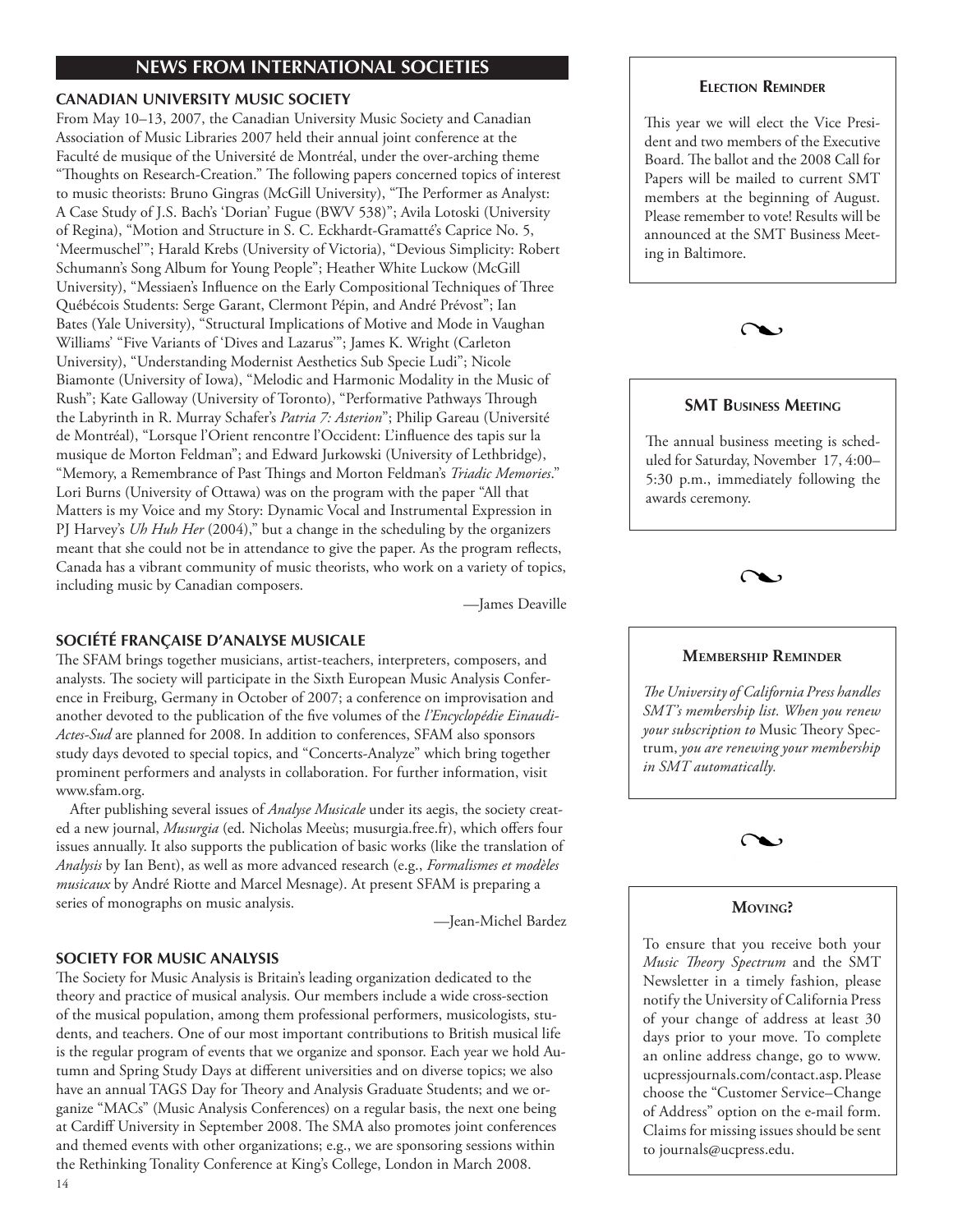A full calendar of forthcoming events can be found at [www.](http://www.lancs.ac.uk/sma/events.htm) [lancs.ac.uk/sma/events.htm,](http://www.lancs.ac.uk/sma/events.htm) along with reviews of its most recent events in the Society's regular Newsletters. In 2006-7, those events have included a Late Schumann Study Day at University of Manchester in July 2006; support for the conferences Music and Consciousness (Sheffield University) and the Second International Conference on Music and Gesture (Royal Northern College of Music, Manchester), also both in July 2006; an Autumn Study Day entitled Musical Programme Notes at Sussex University in November 2006, including a keynote address by Ian Pace, the proceedings of which may be viewed at [www.ams](http://www.ams-net.org/sma)[net.org/sma;](http://www.ams-net.org/sma) a Spring Study Day on Haydn's *Creation* at the University of Oxford (February 2007), with keynote addresses by Ludwig Holtmeier and Lawrence Kramer; and a TAGS Day at King's College, London (May 2007) at which Scott Burnham gave a keynote address entitled "The A Word."

—Nick Reyland

#### **DUTCH-FLEMISH SOCIETY FOR MUSIC THEORY**

As of the beginning of this year (February 2007), *The Dutch Journal of Music Theory* is available not only in print but also as an online journal. It is now possible to subscribe to the online edition only (€39; institutions €64), or to the combination of the printed and online editions ( $\epsilon$ 49; institutions  $\epsilon$ 79). The journal is published by Amsterdam University Press and appears triannually (in February, May, and November). It is a trilingual journal, containing articles in English, German, and Dutch. For more information, see [www.djmt.nl.](http://www.djmt.nl)

—Michiel Schuijer

## **GRUPPO DI ANALISI E TEORIA MUSICALI**

On March 8–10 the Fifth Annual Conference of GATM took place in Rimini, thanks to the cooperation of the Rimini Music Institute "G. Lettimi" and its director, Maestro Enrico Meyer. Forty-six papers were selected, and arranged in eight sessions (for the first time parallel sessions were necessary). The sessions covered a wide range of topics: early music, nineteenth-century tonal music, early twentieth-century music, twentieth-century avant-garde, popular music, ethnic music, film music, and methodological and theoretical issues. The sessions were framed by three seminars, held by three distinguished foreign guests. John Rink opened the conference with a keynote address on the concept of "motives" in performance. On Friday afternoon Robert Gjerdingen held a plenary session on galant schemata, and David Gagné closed the conference with a plenary seminar on the analysis and performance of Brahms's Clarinet Quintet, Op. 115, together with three professors of the Lettimi Institute: Paolo Fantini (clarinet), Marco Ferretti (cello) and Alessandro Maffei (piano). The collaboration with Istituto Lettimi will continue for the coming years. The next conference will be held in September of 2008.

Issue 2006/2 of *RATM* (*Rivista di Analisi e Teoria Musicale*, ed. Rossana Dalmonte) is entirely devoted to the piano music of Luciano Berio, with essays by M. Baroni, J. M. Chouvel, S. Pasticci, E. Pozzi, A. Rostagno, I. Stoianova, M. Uvietta, P.W. Cremonte, and G. Nardi. A summary of all issues of *RATM* may be found on the Web site of the publisher ([www.lim.it](http://www.lim.it)).

Issue 2006/1 of the online journal *Analitica* includes an editor's note by Egidio Pozzi, a summary of GATM's fourth annual conference, and an essay by Pietro Venturini on Beethoven's

recomposition of some aspects of the Piano Sonata Op. 10, No. 1 in his late sonatas. Other resources have been implemented on the *Analitica* web site, such as a searchable index of the previous series of *RATM* (the *Bollettini*). Issue 2007/1 includes the editor's note, a core essay by Enrico Bianchi on "Complessità 'potenziali' nelle interpretazioni di Aguas de Março di Antonio Carlos Jobim," and a round table with Vincenzo d'Andrea, Rossana Dalmonte and Marco Russo on "Music and the Internet." The Web site of *Analitica* is [www.muspe.unibo.it/gatm.](http://www.muspe.unibo.it/gatm)

The first volume of a series of handbooks titled *Repertori musicali: storia, analisi, interpretazione* has appeared. *Le sonate per pianoforte e violoncello di Johannes Brahms* by Guido Salvetti is intended as a guide for performers and listeners, and gives a survey of the historical background of the sonatas, an analysis, and a discussion of recorded performances.

—Giorgio Sanguinetti

## **news from regional societies**

**Music Theory Midwest**'s Eighteenth Annual Conference was held April 13–14, 2007 at the University of Kansas, with 58 registered attendees. The Local Arrangements committee was chaired by Deron McGee and included James Barnes, Scott Murphy, Forrest Pierce, and Kip Haaheim (all of the University of Kansas). David Carson Berry (College-Conservatory of Music, University of Cincinnati) chaired the Program Committee, which included Matthew Bribitzer-Stull (University of Minnesota), Rene Rusch Daley (University of Michigan), Nora A. Engebretsen (Bowling Green State University), Roman Ivanovitch (Indiana University), Scott Murphy (University of Kansas), and Claire Boge (Miami University of Ohio, ex officio). Session topics ranged from Symmetry, Rhythm and Meter, Chord Classes, and Issues of Form to discussions of the Symbolic and the Expressive, Agency, and Models of Hearing and Representation. A poster session on Pedagogy rounded out the program. The keynote address entitled "Schoenberg's 'Augustine': Popular Music, Classical Form, and the Notion of Juxtaposition" was delivered by Severine Neff (University of North Carolina at Chapel Hill). Bowling Green State University will host the 19th Annual Conference, set for May 16–17, 2008.

Among the highlights of the 2007 conference were the *fifteen* papers competing for the Komar student paper award, which made a difficult job for the Komar Committee: Hali Fieldman (University of Missouri–Kansas City Conservatory), chair, David Thurmaier (University of Central Missouri), and Gretchen Foley (University of Nebraska). After careful deliberation the 2007 Arthur J. Komar Award for Best Student Paper was presented to Mitch Ohriner (Indiana University) for his paper, "'Playing the Role': Performative Agency in Selected Performances of Schubert's Sonata in A Minor, D. 845."

Congratulations go to newly elected officers: President Ronald Rodman (Carleton College), Treasurer Gretchen Foley (University of Nebraska-Lincoln), Area I Representative Catherine Losada (College-Conservatory of Music, University of Cincinnati), Area III Representative Matthew Bribitzer-Stull (University of Minnesota), and Area II/IV Student Representative Timothy Best (Indiana University). Many thanks go to Allyn Reilly (Ohio University) for chairing the Nominating Committee and to David Loberg Code (Western Michigan University) for arranging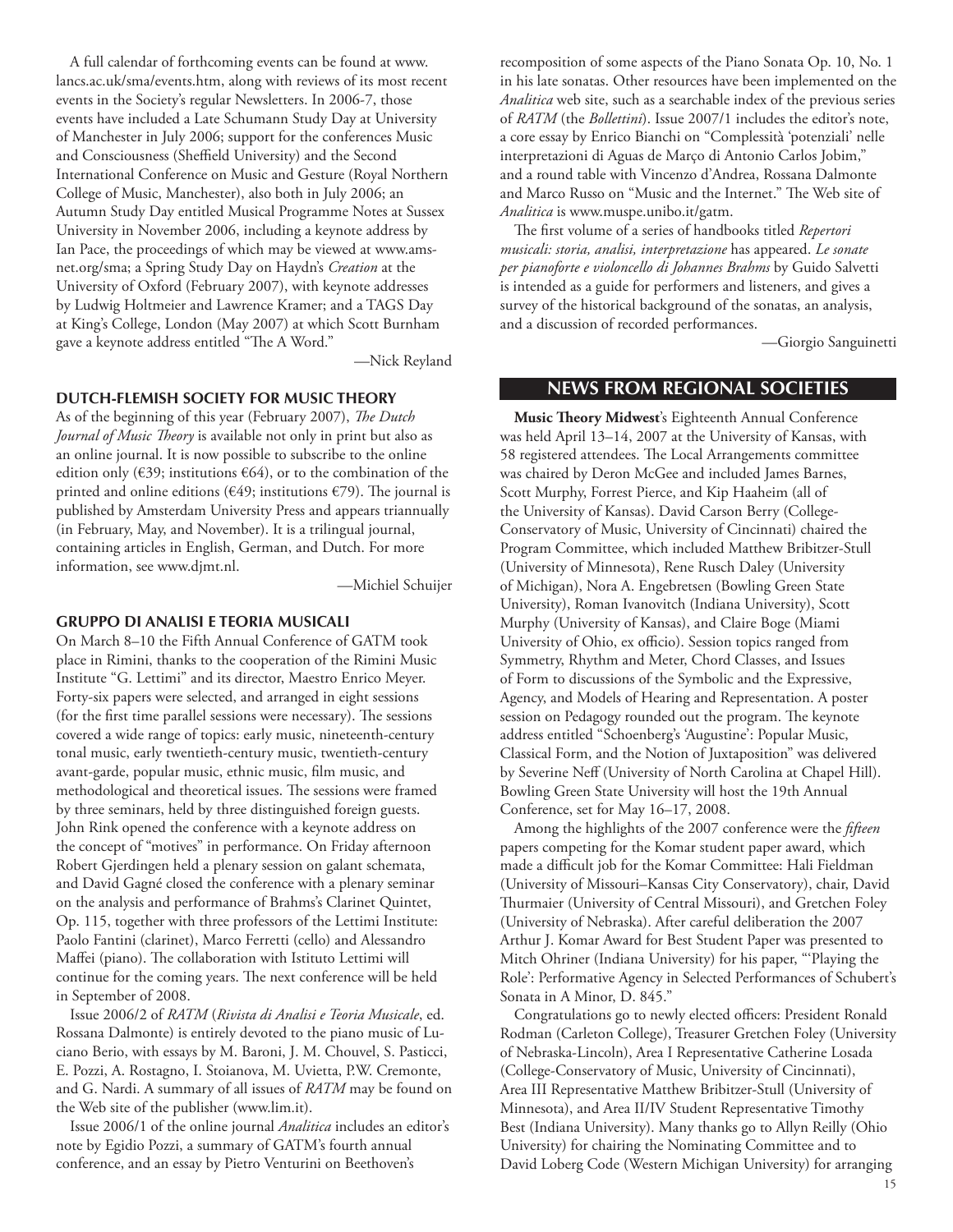for the online voting. Anyone from the Great Lakes and Great Plains states interested in participating more actively as an officer or committee member is encouraged to volunteer by contacting Ron Rodman at [rrodman@carleton.edu](mailto:rrodman@carleton.edu). MTMW welcomes members from all geographic areas. More information can be found at the MTMW Web site: [http://www.wmich.edu/~mus](http://www.wmich.edu/~mus-theo/mtmw)[theo/mtmw.](http://www.wmich.edu/~mus-theo/mtmw)

The Fifth Annual Meeting of the **Music Theory Society of the Mid-Atlantic** was held on 23–24 March 2007 at the Catholic University of America. Michael Klein and his Program Committee prepared a lively offering of a wide array of topics, including Beethoven's use of whole tone transpositions, meaning in Takemitsu's *Rain Tree*, tessitura in Byrd's settings, harmonic structure in Messiaen's *L'Ascension*, relationships between the music of Ligeti and Stockhausen, Feldman's *For Samuel Beckett*, new forays into tonality, Stravinsky's sketches for *L'Histoire du soldat*, Webern's Cello Sonata, graphing rhythms, and funk. Local arrangements chair Steven Strunk arranged for elegant gourmet breaks, a banquet and a luncheon. Melissa Hoag was the 2007 Winner of the Dorothy Payne Best Graduate Student Paper Award and Prize. Entitled "Multiply-Directed Moments in Brahms's 'Schön war, das ich dir weihte' (Op. 95, No. 7)," her paper will appear in the first issue of the Society's new online journal GAMUT, Philip Ewell, Editor. Next spring's meeting will be held at the Library of Congress with Susan Clermont as Local Arrangements Chair. Presentation proposals (due by December 3, 2007) may be sent to Professor Nancy Yunhwa Rao, Rutgers University, Department of Music, New Brunswick, New Jersey 06901-1411 (see [www.mtsma.shorturl.com](http://www.mtsma.shorturl.com) for the Call for Papers). Those wishing to serve as President, Secretary or Board Member (2) are invited to contact Vice President Cynthia Folio by November 1st.

The **Music Theory Society of New York State** (MTSNYS) held its annual conference at the Lincoln Center Campus of Fordham University on April 14–15, 2007. A central theme of the 2007 meeting was the intersections of technology and music theory. There were in all five sessions devoted to the topic: two paper sessions, two poster sessions, and Eric Isaacson's keynote address, "Doin' It Right: Theory, Technology, Today, and Tomorrow." Panayotis Mavromatis (New York University) and Matthew Brown (Eastman School of Music) gave papers on computer-based intelligent systems. A fascinating poster session consisted of presentations by Timothy Cutler (Austin College) on "The Internet Music Theory Database" and Tuukka Ilomaki (Sibelius Academy), "Developing More Usable Music Theory Software." Other sessions dealt with 20th-century voice leading, form, and semiotics. Dave Headlam (Eastman School of Music) was program chair, Sevin Yaraman the local arrangements chair.

The MTSNYS board expresses its deep gratitude for the long and distinguished service of Poundie Burstein as its outgoing president. Professor Burstein has led the society with grace, intelligence, foresight, and boundless good humor. He has been instrumental in setting the society onto a strong foundation. Membership has grown under his guidance, as have subscriptions to *Theory and Practice*. The annual conferences that have been held under his leadership have been greatly successful in all respects. The Music Theory Society of New York State owes Professor Burstein an enormous debt of gratitude.

16 This year also represents another milestone: the editorship of *Theory and Practice* has passed from the hands of Philip Stoecker

(Oberlin Conservatory) into those of Adrian Childs (University of Georgia). Phil has done an outstanding job as editor of the journal, and delivers it to Adrian up to date for the first time in many years. The publication of Volume 32 (2007) is due out this fall. Stoecker will also coedit a special issue of the journal with Dave Headlam (Eastman School of Music) devoted to the theories and compositions of New York composer, George Perle.

The next MTSNYS conference will be held on April 5-6, 2008 at Ithaca College. In honor of Edward Aldwell, the worldrenowned pianist and pedagogue who passed away last year, the committee would particularly look forward to proposals that relate to areas that were among his special interests, including music theory pedagogy, analysis and performance, Schenkerian analysis, and the analysis and theory of fugue. For details, contact the program chair, Mark Anson-Cartwright (Queens College, CUNY) or visit our Web site, [www.ithaca.edu/music/](http://www.ithaca.edu:music:mtsnys:2008_call.html) [mtsnys/2008\\_call.html](http://www.ithaca.edu:music:mtsnys:2008_call.html).

The officers of MTSNYS are Norman Carey (CUNY Graduate Center), president; Shaugn O'Donnell (CUNY) vice president; Lisa Behrens (Hofstra), secretary; Jeannie Guerrero (Eastman), treasurer; and board members Charlotte Cross, Dave Headlam (Eastman), Rebecca Jemian (Ithaca College), and Panayotis Mavromatis (NYU). Members of MTSNYS include those who live in and around New York State, as well as anyone interested in any aspect of music theory. Membership comes with a subscription to the journal *Theory and Practice*. Those wishing to join may register and pay dues online through PayPal at [www.](http://www.ithaca.edu/music/mtsnys/joining.html) [ithaca.edu/music/mtsnys/joining.html.](http://www.ithaca.edu/music/mtsnys/joining.html) For inquires about membership, please contact the secretary, Lisa Behrens, c/o Music Department, Hofstra University, Hempstead, NY 11549-1000, [lsbehrens@yahoo.com.](mailto:lsbehrens@yahoo.com)

**Music Theory Southeast** held its sixteenth annual meeting on March 16–17 at the Hugh Hodgson School of Music on the campus of the University of Georgia in Athens. The conference was held jointly with the South Central Chapter of the American Musicological Society and the Southeast and Carribean Chapter of the Society for Ethnomusicology. The program for the event included both individual and joint sessions by members of the three societies. The MTSE Program Committee, chaired by Mauro Botelho (Davidson College) scheduled sessions on funk and pop, form and drama, song and narrative, Takemitsu and Ligeti, theory and pedagogy, and variation. Lawrence Zbikowski gave the keynote address, entitled "Categorization, Cultural Knowledge, and Cognitive Musicology," using a historical and musical commentary on the song "Bye Bye Blackbird" to illuminate a large range of important issues within the topics of his title. The prize for the best student paper went to Brian C. Mosely (University of Cincinnati) for his paper "Transpositional Combination and the Analysis of Form in George Crumb's *Lux Aeterna*." At the business meeting, Yayoi Uno Everett was reelected to serve a second term as Secretary. Boyd Pomeroy and Evan Jones have become new members-at-large of the Executive Committee. MTSE thanks Adrian Childs (University of Georgia) for his splendid work as local arrangements chair in an especially complex situation, and we thank his colleagues in the other two societies for all their cooperation and support in making the joint conference such a satisfying event. We also thank Gabe Fankhauser (Appalachian State University) and Deborah Burton (Boston University) for their service as members-at-large on the Executive Committee.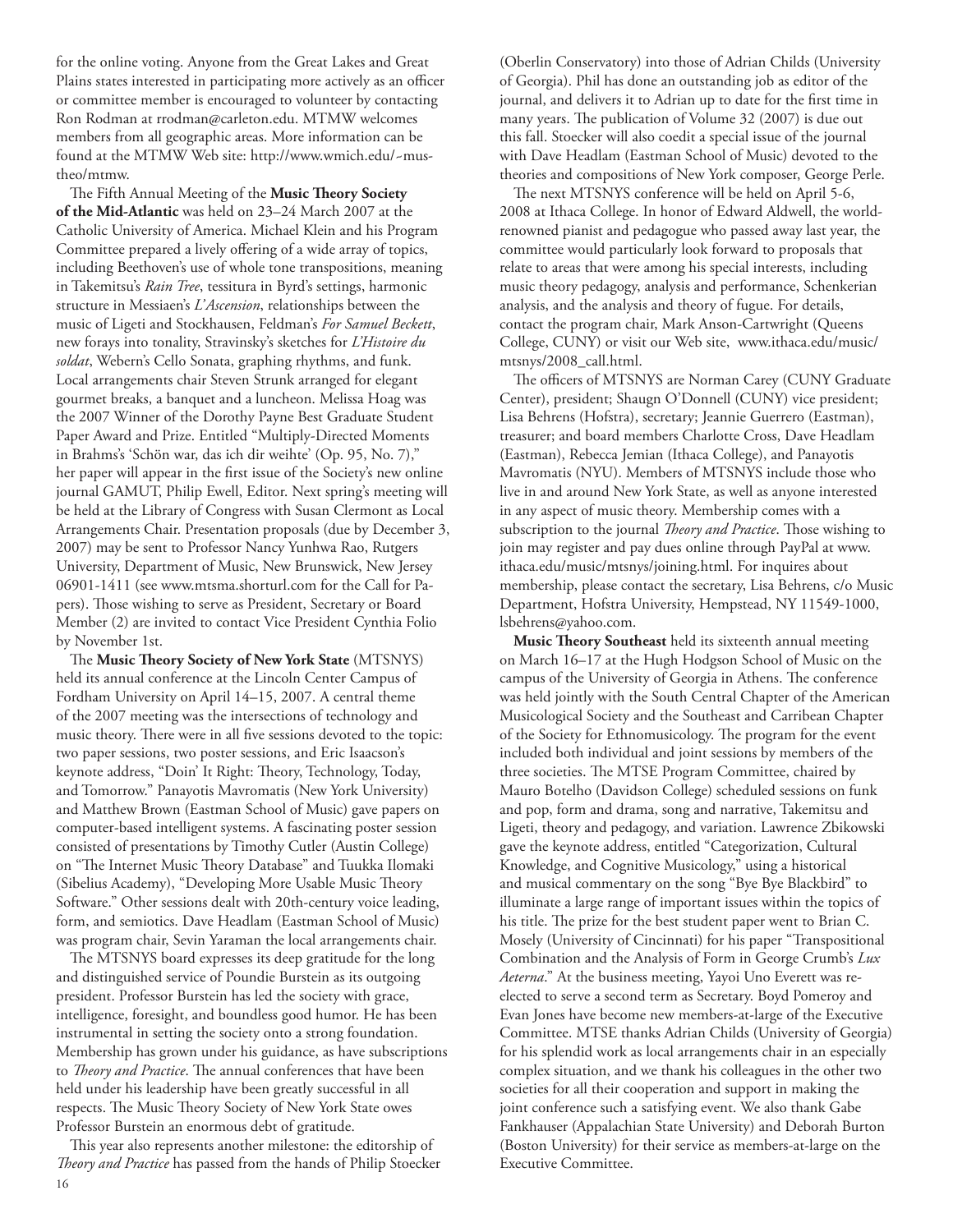The next meeting of MTSE will be held at the University of North Carolina at Greensboro on February 29 and March 1, 2008. The chair of the program committee for the conference is Nancy Rogers (Florida State University). A call for papers and proposals will be issued soon. For the program and abstracts of the 2007 conference, plus names and contact information for our officers, please visit our Web site at [music.uncg.edu/](http://music.uncg.edu/mtse) [mtse](http://music.uncg.edu/mtse).

The twenty-second annual meeting of the **New England Conference of Music Theorists** took place on March 30–31 at Tufts University in Medford, Massachusetts. The program, held in Tuft's beautiful new Granoff Music Center, was an exciting one that included a keynote address by Patrick McCreless and papers given by Clare Sher Ling Eng, Carissa Reddick, Ian Bates, Gordon Root, Mark McFarland, Panayotis Mavromatis, Bruno Gingras, Brent Auerbach, Richard Randall, Robert Hasegawa, and Christopher Stover. Many thanks to Janet Schmalfeldt, who was local arrangements chair. At the business meeting, the elections of Deborah Burton as NECMT president and Ed Gollin as treasurer were announced; Margaret Thomas continues as our secretary.

We are looking forward to next year's meeting, which will be held at the Harvard University, April 4–5, 2008, with Alex Rehding as local arrangements chair. This innovative meeting will include not only our usual program of paper presentations, the annual NECMT dinner, and plenty of opportunities to meet and talk in a collegial atmosphere, but a panel discussion and workshops for graduate students with Richard Cohn of Yale University. More information on this special event will be available soon on our Web site [\(www.necmt.org](http://www.necmt.org)) and on the SMT-list. Membership in NECMT is open to everyone, regardless of geographic location. The annual dues of \$20 (\$10 for students) include mailing list membership and admission to the annual meeting. Application and renewal forms are available online and from Margaret Thomas, NECMT Secretary, Music Department, Box 5612, Connecticut College, 270 Mohegan Ave., New London, CT 06320-4196.

The **Oklahoma Music Theory Round Table**, the world's oldest professional music theory society, will meet on October 12 at Oral Roberts University in Tulsa. Our guest speaker this year will be Sam Adler. For information on this meeting, please contact Prof. Cheryl Bocanegra ([cbocanegra@oru.edu](mailto:cbocanegra@oru.edu); 918.495.7500). For more information on the Round Table, visit our Web site at [faculty-staff.ou.edu/S/Kenneth.D.Stephenson-1/omtrt.](http://faculty-staff.ou.edu/S/Kenneth.D.Stephenson-1/omtrt.html) [html](http://faculty-staff.ou.edu/S/Kenneth.D.Stephenson-1/omtrt.html) or contact Ken Stephenson [\(kstephenson@ou.edu](mailto:kstephenson@ou.edu); 405.325.1650).

The **Rocky Mountain Society for Music Theory** (RMSMT) met on March 30–31, 2007 at the Arizona State University School of Music, Tempe, AZ, together with the Rocky Mountain Chapter of the American Musicological Society and the Society for Ethnomusicology Southwest Chapter. The local arrangements were handled by Amy Holbrook (AMS), Rich Haefer (SEM), and Ellon Carpenter (RMSMT). Scholars presented sixteen papers on a wide spectrum of theoretical topics and analytical approaches, focusing on music from sources as diverse as punk rock, Henry Purcell, and George Perle. Contact Prof. Ellon Carpenter ([ellon.carpenter@asu.edu](mailto:ellon.carpenter@asu.edu)) for information about next year's meeting (location and date yet to be decided).

The **South Central Society for Music Theory** held its 2007 annual meeting at Louisiana State University on February 9–10. This was a joint meeting with the Southern Chapter of the American Musicological Society. Many thanks to Jeffrey Perry (Louisiana State University) for organizing the local arrangements with AMS-SC. The 2007 SCSMT program committee, chaired by Joseph Brumbeloe (University of Southern Mississippi), included Danny Beard (University of Southern Mississippi), James MacKay (Loyola University New Orleans), Jeff Perry, and Brad Osborn (University of Washington) as the student member. Session topics included: rhythm and meter; meta-theory; Webern and Ran; traditional repertoires; Ligeti and Scriabin; and jazz/popular music. J. Daniel Jenkins (Eastman School of Music) received the Outstanding Student Paper Award for his paper "*Nacht*, Contrapuntal Composition and the Twelve-Tone Path."

The 2008 SCSMT meeting is tentatively scheduled to be held at Southeastern Louisiana University. Membership fees are now \$20 (individual) and \$15 (student). For more information on the 2008 SCSMT conference, please contact Erica Angert (LSU) via [erica@jackanderica.com](mailto:erica@jackanderica.com) or visit the SCSMT Web site, [www.music.ua.edu/scsmt](http://www.music.ua.edu/scsmt).

The **Texas Society for Music Theory** held its twenty-ninth annual meeting on February 23–24 at the University of Texas at Arlington, located in the heart of the Dallas/Fort Worth metroplex. David Castro coordinated local arrangements. The keynote

#### **Regional and Affiliate Theory Society Contacts**

**Canadian University Music Society** James A. Deaville [James\\_Deaville@Carleton.ca](mailto:James_Deaville@Carleton.ca )

**Columbia Music Scholarship Conference** Amber Youell-Fingleton [aly2101@columbia.edu](mailto:aly2101@columbia.edu)

**CUNY Graduate Students in Music** Megan Jenkins [mbjenkins@gmail.com](mailto:mbjenkins@gmail.com)

**Music Theory Society at Florida State University** Crystal Peebles [cap05h@fsu.edu](mailto:cap05h@fsu.edu)

**GAMMA–UT** Kim Schafer [gammaut@mail.music.utexas.edu](mailto:gammaut@mail.music.utexas.edu)

**Indiana University Graduate Theory Association** Kyle Fyr [kfyr@indiana.edu](mailto:kfyr@indiana.edu)

**McGill Music Graduate Students' Society** Schulich School of Music McGill University [mgss@music.mcgill.ca](mailto:mgss@music.mcgill.ca)

**Michigan Music Theory Society**  John Levey [jclevey@umich.edu](mailto:jclevey@umich.edu)

**Midwest Graduate Music** 

**Consortium** Scott Carter [sacarter2@wisc.edu](mailto:sacarter2@wisc.edu)

#### **Music Theory Society of the Mid-Atlantic**

Pamela Poulin Peabody Conservatory of Music Johns Hopkins University 1 E. Mount Vernon Place Baltimore, MD 21202 [poulin@peabody.jhu.edu](mailto:poulin@peabody.jhu.edu)

**Music Theory Midwest**

Ronald Rodman Department of Music Carleton College Northfield, MN 55057 [rrodman@carleton.edu](mailto:rrodman@carleton.edu)

**Music Theory Society of New York State** Norman Carey

CUNY Graduate Center 365 Fifth Avenue New York, NY 10016 [ncarey@gc.cuny.edu](mailto:ncarey@gc.cuny.edu)

*(continued, p. 18)*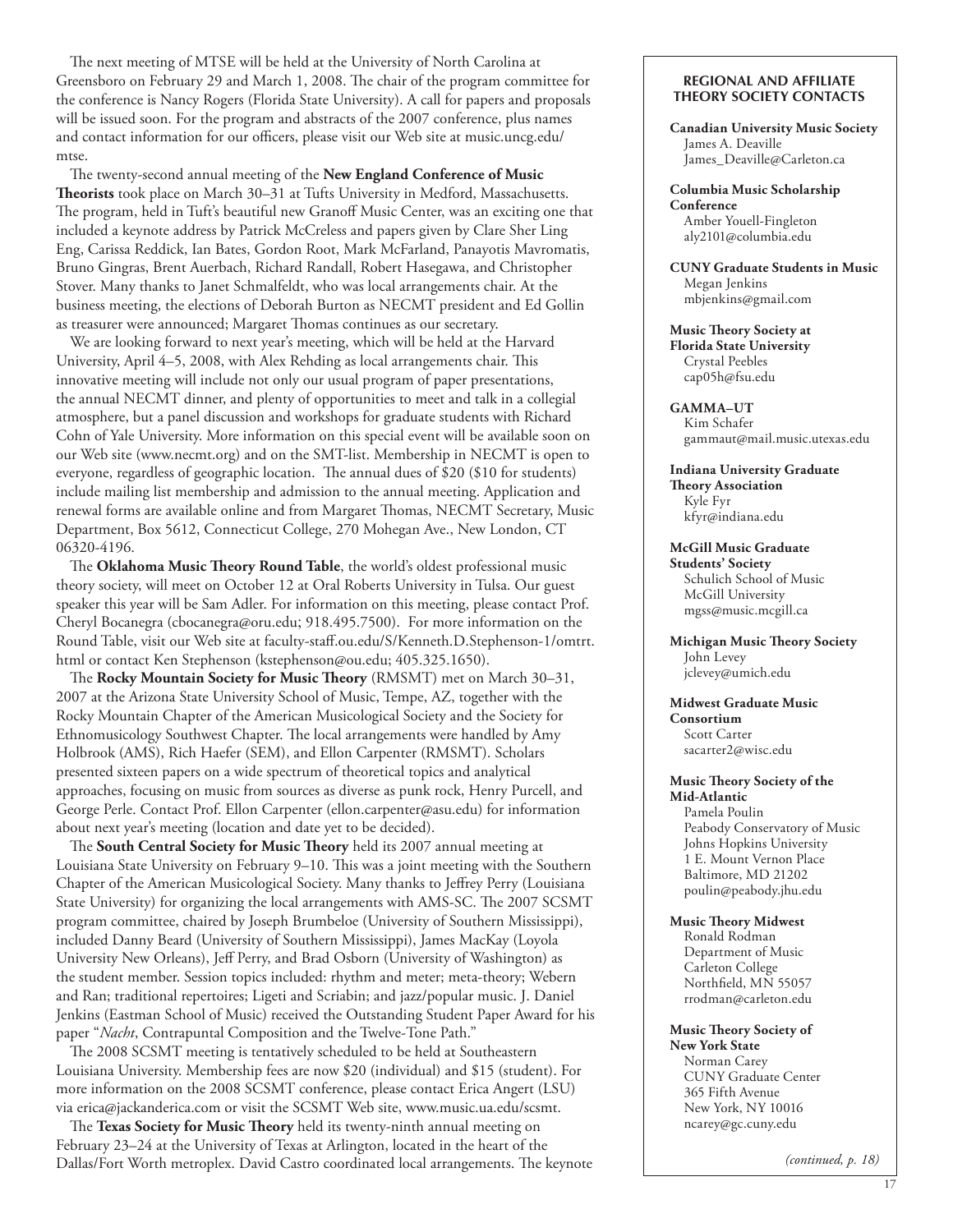## **Regional and affiliate societies, continued**

#### **Music Theory Southeast**

Paul Wilson Frost School of Music University of Miami PO Box 248165-7610 Coral Gables, FL 33124-7610 [pwilson@miami.edu](mailto:pwilson@miami.edu)

#### **New England Conference of Music Theorists**

Deborah Burton School of Music College of Fine Arts Boston University 855 Commonwealth Avenue Boston, MA 02215-1303 [burtond@bu.edu](mailto:burtond@bu.edu)

#### **Oklahoma Theory Round Table**

Ken Stephenson Music Theory University of Oklahoma Norman, OK 73019 [kstephenson@ou.edu](mailto:kstephenson@ou.edu)

## **Rocky Mountain Society for**

**Music Theory** Ellon Carpenter School of Music Arizona State University PO Box 870405 Tempe, AZ 85287-0405 [ellon.carpenter@asu.edu](mailto:ellon.carpenter@asu.edu)

#### **South Central Society for Music Theory**

Erica Angert School of Music Louisiana State University Baton Rouge, LA 70803-2504 [erica@jackanderica.com](mailto:erica@jackanderica.com)

#### **Texas Society for Music Theory**

Edward Pearsall The University of Texas at Austin School of Music 1 University Station, E3100 Austin, TX 78712-0435 [pearsall@mail.utexas.edu](mailto:pearsall@mail.utexas.edu)

#### **West Coast Conference of**

**Music Theory and Analysis** Jack F. Boss School of Music 1225 University of Oregon Eugene, OR 97403-1225 [jfboss@uoregon.edu](mailto:jfboss@uoregon.edu)

**Western Ontario Graduate Student Symposium** Anna Boyden [aboyden@uwo.ca](mailto:aboyden@uwo.ca)

Links for the Regional and Affiliate Music Theory Societies can be found at: **<http://www.societymusictheory.org>** address by L. Poundie Burstein was entitled "Schenkerian Analysis and the Long Range" and provided an informative and entertaining exploration into the practical limits of long-range hearing with regard to prolonged events in tonal music. There were four additional paper sessions on the topics of music theory pedagogy, 20th-century music, tonal analysis, and phrase, rhythm, and meter. The Herbert Colvin Award for best student presentation was awarded to Jason Britton (University of Oregon) for his paper "What's in a Name? The 'Scherzo' in Haydn's Opus 33 Quartets." The complete conference program may be viewed on the TSMT Web site. The program selection panel consisted of Eric Drott (University of Texas), Joán Groom (University of North Texas), Jacquelyn Hale (Southern Methodist University), and Graham Hunt (University of Texas at Arlington).

The 2008 meeting is scheduled to take place on February 24–25 at Texas State University. The deadline for submission of proposals is December 1, 2007. The call for papers will be transmitted via the usual media in the fall. For additional information about TSMT, contact Edward Pearsall, School of Music, 1 University Station – E3100, The University of Texas at Austin, Austin, Texas 78712-0435; [epearsall@mail.utexas.edu.](mailto:epearsall@mail.utexas.edu) The TSMT Web site is located at [http://tsmt.unt.edu.](http://tsmt.unt.edu)

The **West Coast Conference of Music Theory and Analysis** held its 2007 meeting from April 20–21 at the University of Utah in Salt Lake City (inspiring one blogger to advertise our meeting under the title "Utah has a coast?"). The Program Committee, consisting of Bruce Quaglia (University of Utah), John Brackett (University of Utah), Áine Heneghan (University of Washington), Steve Lindemann (Brigham Young University), and Jack Boss (University of Oregon, ex officio) designed a varied schedule that included topics such as current theories of harmony, meter as performed and heard, tracing rhythm across different repertoires, the analysis of twentieth-century music, and musical form in the 20th century. The meeting's climax came at the end this year, with a Saturday afternoon special session on Schoenberg's Op. 11 Piano Pieces, featuring members of the Program Committee joined by Richard Kurth from the University of British Columbia. This was followed by the keynote address, an energetic and informative presentation by Martin Scherzinger (Eastman School) on "Time-Transcendence in African Harmony and Rhythm." There is the strong possibility of publishing this year's conference proceedings in book form, a tradition that we hope to continue in the future.

During the annual business meeting, we elected Bruce Quaglia to serve as Secretary/ Treasurer of the organization. We also decided that next year's meeting will be held at the University of Washington in Seattle from March 7–9. More information regarding the call for papers will become available in the fall through our Web site, [http://wccmta.](http://wccmta.org) [org,](http://wccmta.org) and we will also distribute flyers at the SMT meeting in Baltimore. The West Coast Conference invites all who are interested in music theory and analysis to join us. Members need not live on the west coast, but most (not all) of our meetings are held there. Membership fees are \$10 (individual) and \$5 (student/retired), and should be sent to Bruce Quaglia, School of Music, University of Utah, 1375 E. Presidents Circle, Salt Lake City, UT 84112-0030. If you have questions or comments regarding the WCCMTA, please contact Jack Boss, President, at jfboss@uoregon.edu or 541.346.5654.

# **news from graduate student organizations**

The Tenth Annual **CUNY Graduate Students in Music** (GSIM) Conference, *Theorizing Performance/Performing Scholarship* on April 21, 2007 featured seven student papers given by students from as far away as California and Oregon, as well as a performance of the composition *Bible Thumpin V* by Graduate Center composition student Eric Roth. Elisabeth Le Guin, professor of musicology on the faculty at the University of California at Los Angeles, gave the keynote address in which she spoke about the dating of two Boccherini sonatas, using her innovative approach to the music as a cellist.

The Diversity Committee of CUNY GSIM also started a mentoring program this year in which several Grad Center students served as CUNY Music Fellows, mentoring a student from one of the CUNY colleges on a one-credit musicological project. On April 27, 2007 the undergraduate students with their mentors spoke informally about their work. After a celebratory luncheon, Prof. Mark Pottinger and Jennifer CHJ Wilson spoke about their experiences in the academy in relation to issues of diversity. GSIM is especially proud of the work of the CUNY Music Fellows in fostering an interest in the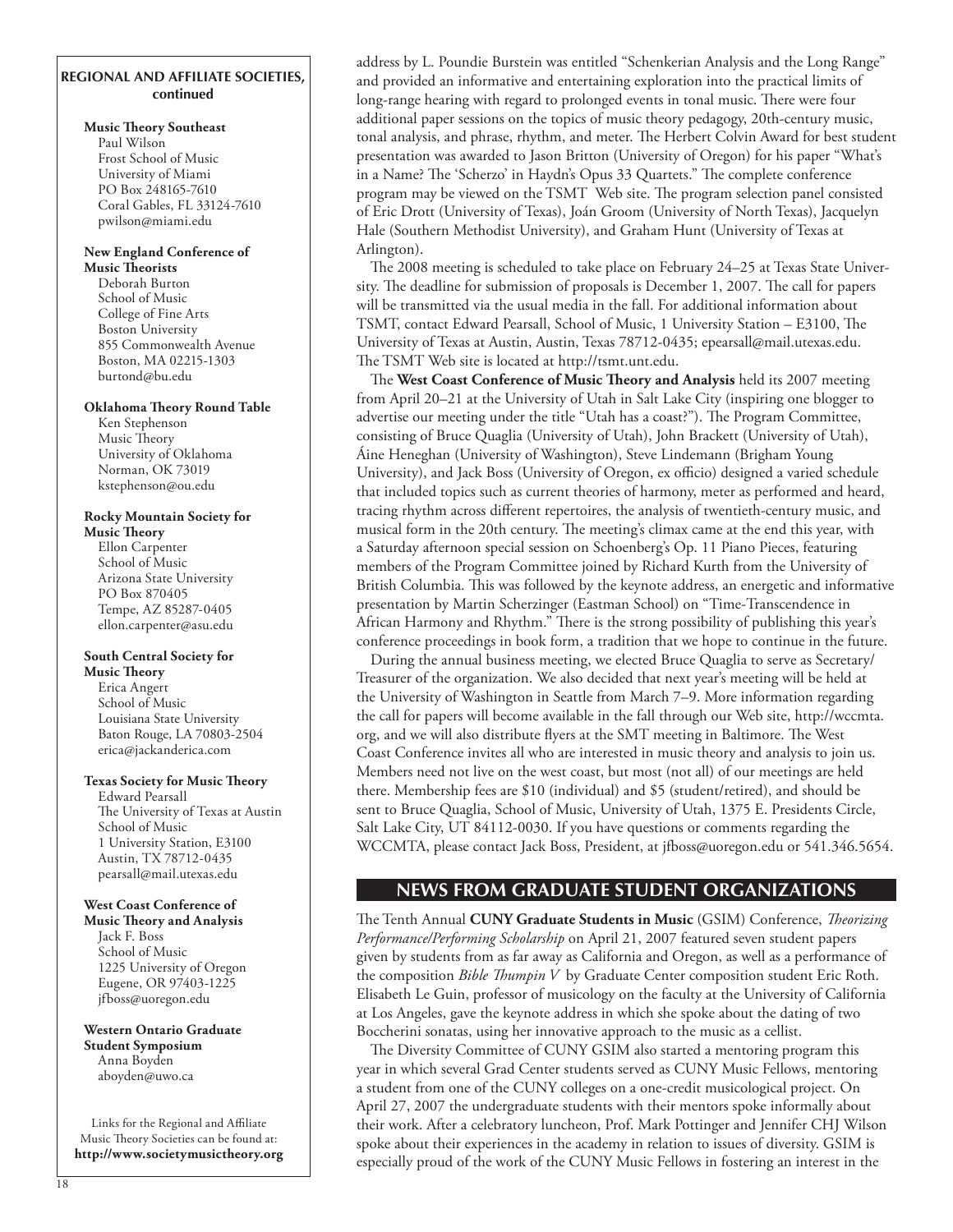academic disciplines of music in CUNY undergraduates who belong to under-represented populations in the academic fields of music.

The **Music Theory Society at Florida State University** welcomed two guest scholars to campus this semester, Professor Justin London (Carleton College) and Professor Jocelyn Neal (University of North Carolina at Chapel Hill). Professor London gave several presentations on metrical perception, and Professor Neal presented a paper entitled "Rewriting Songs, Redefining Genre: How One Copyright Claim May Have Changed Country Music."

The Music Theory Society at FSU is also pleased to announce that its Twenty-Fifth Annual Music Theory Forum will be held on February 2, 2008 on the FSU campus in Tallahassee, Florida. The keynote speaker will be Professor Judy Lochhead (SUNY Stony Brook). The program committee invites proposals for papers and presentations on any topic related to music theory. The deadline for submissions is December 1, 2007. For more information on the Music Theory Society at FSU or the Music Theory Forum, please visit our Web site at [www.musictheoryfsu.org](http://www.musictheoryfsu.org).

**Gamma-UT**, the Graduate Association of Music and Musicians at UT, held its seventh annual conference, "Sight and Sound: The Visual Imagination in Music," on Saturday, March 24, 2007 at The University of Texas at Austin. Graduate students from the areas of music theory, composition, musicology, and ethnomusicology met to share their research in sessions ranging from "Gendered Musicology: The Confluence of Sound, Body, Text" to "Music and the Visual: Bridging Time, Space and Cognition." Keynote speaker Richard Leppert delivered an address entitled "Future Perfect and Musical Thought." The conference concluded with an evening concert of works by student composers.

A highlight of the past year for the **Graduate Theory Association of the Indiana University Jacobs School of Music** was our Special Symposium, which was held on February 23–24, 2007. The focus of the symposium was "Music and the Written Word," and it attracted an enthusiastic response from participants and audience members alike. Members of our organization chaired four paper sessions, which attracted submissions from many notable scholars in the field. Invited papers were presented by Robert Green (Indiana University), Kevin Korsyn (University of Michigan), Robert Hatten (Indiana University), Susan Youens (University of Notre Dame), Massimo Ossi (Indiana University), Kyle Adams (Indiana University), and Marianne Kielian-Gilbert (Indiana University). Each of the invited speakers additionally participated in a lively panel discussion, which was moderated by Frank Samarotto (Indiana University). Also participating in the panel discussion was our keynote speaker, Deborah Stein (New England Conservatory), whose keynote address was titled, "The Lied as Fragment: Text, Temporality, and Tonal Palette." The symposium concluded with a recital of works discussed throughout the weekend. Performers in the recital included Indiana University faculty and students, as well as conference presenters.

The newly elected officers for the 2007–08 academic year are: Kyle Fyr, president; Sara Bakker, vice president; Mitchell Ohriner, secretary; and Garrett Michaelsen, treasurer. The GTA will host our Fifteenth Biennial Symposium of Research in Music Theory February 15–16, 2008. Details about the event, including the call for papers, can be found at <http://theory.music.indiana.edu/gta>.

With seventeen speakers from across Canada and the United States, the 2007 **McGill Music Graduate Symposium** (March 9–11, 2007) was the largest in its 23-year history. Papers and lecture-recitals dealt with topics in piano pedagogy, music technology, ethno and historical musicology, and music theory. This year, our keynote speaker Pierre Daniel Rheault, president of the Society of Composers, Authors and Music Publishers of Canada (SOCAN), delivered the address "Multimedia Music: A Genre Asking for Immediate Help." We would like to thank all who submitted abstracts, our participants, our volunteers, and our organizing committee. We look forward to another successful symposium in 2008.

The **Michigan Music Theory Society**, Musicology and Ethnomusicology League of Students, and Music for the Americas Study Group are pleased to announce their second annual graduate student conference, "Conversations: Music Scholarship In Dialogue," to be held during February at the University of Michigan in Ann Arbor. Paper submissions in music theory, musicology, ethnomusicology, and related disciplines are welcome; interdisciplinary work is especially encouraged. For more information, including submission guidelines, please visit [www.umich.edu/~mmts,](http://www.umich.edu/~mmts) or send an e-mail to [conversations2008@umich.edu.](mailto:conversations2008@umich.edu)

During March, the University of Michigan Music Theory Department welcomed Patrick McCreless of Yale University, the second recipient of the Distinguished Residency in Music Theory. Prof. McCreless presented an intriguing comparison of recent analytical approaches to chromaticism in late nineteenthcentury music, which featured as a case study his own analyses of some chromatic passages in the music of Edward Elgar. In addition to his presentation, Prof. McCreless met individually with several of the department's graduate students, offering advice on mutually-interesting research projects. The Michigan Distinguished Residency in Music Theory is awarded annually by the department's graduate students.

The **Midwest Music Graduate Consortium** will be held February 22 and 23, 2008 at the University of Wisconsin-Madison. Please contact Scott Carter or Anya Holland-Barry at [MGMC2008@gmail.com](mailto:MGMC2008@gmail.com) with any questions.

**The Don Wright Faculty of Music at the University of Western Ontario** held its annual Graduate Student Symposium on May 4–6, 2007. Topics included popular music studies, film music, music analysis, cognition and perception, music education, gender studies, and composition. Keynote speaker Lori Burns (University of Ottawa) delivered an address entitled "Emergent Meanings in Popular Song: The Materials of Musical Form, Text, and Performance." Copies of the 2007 program, abstracts, and past programs can be found at the conference Web site, [http://](http://www.music.uwo.ca/admissions/grad_symposium.html) [www.music.uwo.ca/admissions/grad\\_symposium.html](http://www.music.uwo.ca/admissions/grad_symposium.html). The symposium wishes to thank all those who submitted proposals and participated in this year's conference. The call for papers for the 2008 conference will be available in November of 2007.